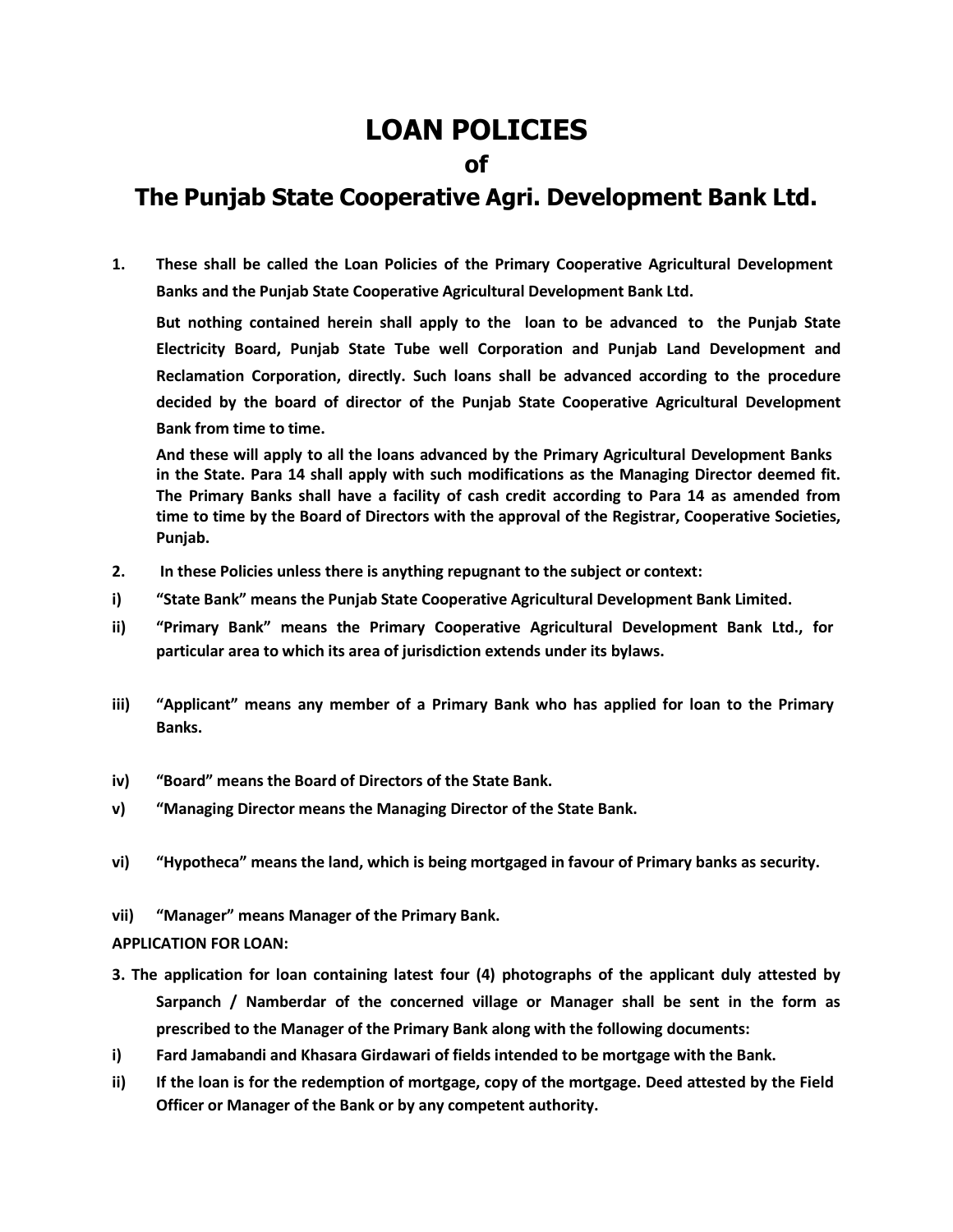- **iii) If the loan is for the purchase of land, copy of the agreement entered between the applicant and the seller if any.**
- iv) In case the applicant is a Cooperative Society and Fard Jamabandi referred at (i) above shall be supplied in relation to all the fields intended to be mortgaged with the Bank and it shall be in **addition to the documents mentioned above send following along with the application.**
- **a) Attested copy of the Registration Certificate.**
- **b) Copy of latest orders of concerned officials fixing maximum credit limit and classification.**
- **c) Copy of latest audited balance sheet.**
- **d) List of members of the society with percentage and complete address.**
- **Note: In the case of Cooperative farming Tube well irrigation societies land owned by its members shall be included in hypotheca and such owner members of the society shall also be required to become A-class members of the primary Bank.**
- **4. Along with the loan application, the applicant shall deposit with the Primary Bank a loan application fee of Rs. 1000/- for loans above 5.00 lacs, Rs. 500/- for loans above 3.00 lacs and upto 5.00 lacs and Rs. 100/-for loans upto 3.00 lacs. Provided further that no fee would be deposited by the women applicant (in joint case also).**
- **5. On the receipt of the loan application, the Manager of the Primary Bank shall satisfy himself that:**
- **i) The applicant is a member of the Primary Bank, and the loan application is accompanied by four (4) latest photographs of the applicant duly attested by the Nambardar/Sarpanch of the concerned village or the Manager.**
- Note: The purpose for which loan is applied is as per the approved lending program prescribed by the **Bank. If the purpose of the loan is non-productive i.e. redemption of land, the applicant may complete the work by raising private debt with the permission of the PADB. Then it will be permissible to liquidate such prior debt by the Bank.**
- **ii) The applicant has deposited the prescribed fees i.e. membership fee, admission fee and the loan fee.**
- **iii) The application is correctly filled up and is accompanied by the required documents.**
- **5. (a) Notwithstanding anything contained in the loan policies where a person is eligible to become the member of the Primary Bank, he must submit the loan application along with his membership application at one and the same time .**
- **5. (b) Notwithstanding anything contained in Para 5 and 5(a) above the Manager shall ensure that the applicant fulfill all the conditions required for the membership of PADB according to the bylaws of the PADB.**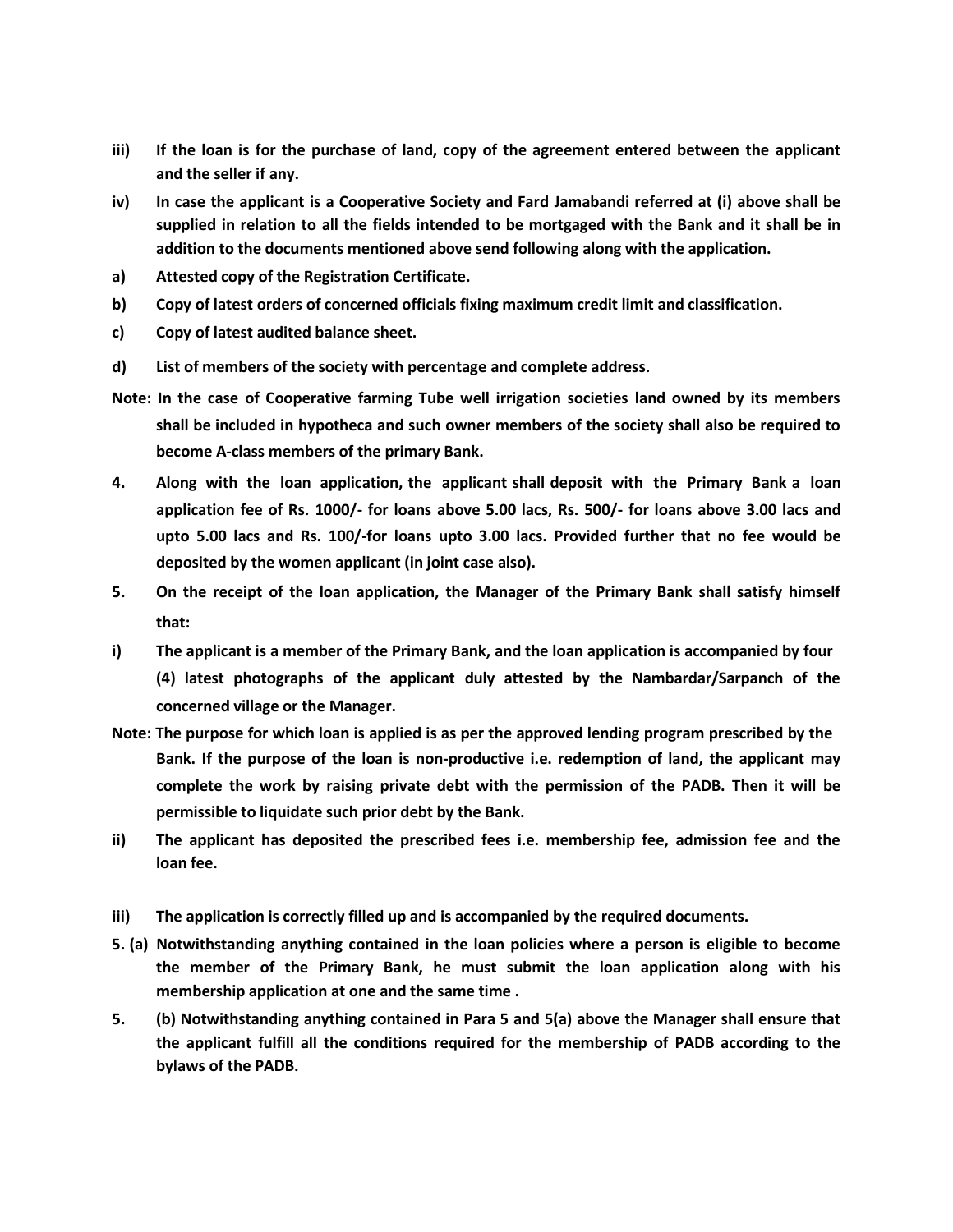**6. If the Manager is satisfied that above conditions have been fulfilled, he shall register the loan application, give it a loan application number and forward it to the Field Officer for scrutiny of the application, inspection of land and for report in the prescribed form.**

**While forwarding the loan application to the Field Officer, the Manager of the Primary Bank shall give a certificate on the said application that the requirement mention in Section 5 above has been completed.**

#### **ACTION BY FIELD OFFICER**

- 7. When the loan application is received by the Field officer he shall enter it in the loan case **Movement Register and proceed under:**
- **a) The scrutiny of the loan application:**

**The Field Officer shall also ensure that the loan application correctly filled and all the necessary documents have been attached. He shall also check the purpose of the loan proper whether the documents enclosed with the loan application are correct.**

b) The value of land would be calculated as per the collector's rate amended from time to time for the **concerned village.**

**i) The value of Well /Tube well and pumping set shall also be included in the hypotheca.**

- **c) The 80% of the value of land fixed by the District Collector/Deputy Commissioner shall be sanctioned as loan against the security of the land offered by the members of the PADBs. However, for the purpose of commercial dairy with 10 milch animals and above, 90% of the value of land fixed by District Collector/Deputy Commissioner shall be sanctioned as loan against the security of the land offered by the members of the PADBs. Provided further that the minimum value of land would be Rs. 5.00 lacs per Acre or the value fixed by Collector whichever is more. Provided further that the value of land pertaining to mountain/hills/rivers/choes or reserved under Punjab Land Preservation Act or Forest Act would remain Rs. 2.00 lacs per acre or the value fixed by Collector whichever is more. Provided further that minimum one acre of agricultural land should be taken as security of agricultural land in Ferozepur Division (except Moga district). It is further provided that the security of agricultural land should be obtained in proportion to the amount of loan in Jalandhar division, Patiala division and Moga district of Ferozepur division. The concerned Field Officer would also ensure that proper approach/rasta in available to the hypotheca. The due share of Tubewell/well/canal and rasta/approach should also be included in hypotheca.In case parts of different fields are included in hypotheca word "MIN" or "PART" and direction must be written with each of such khasra number.Only following kind of lands be accepted as security provided they are free from water logging.**
- **i) Nehri and Chahi.**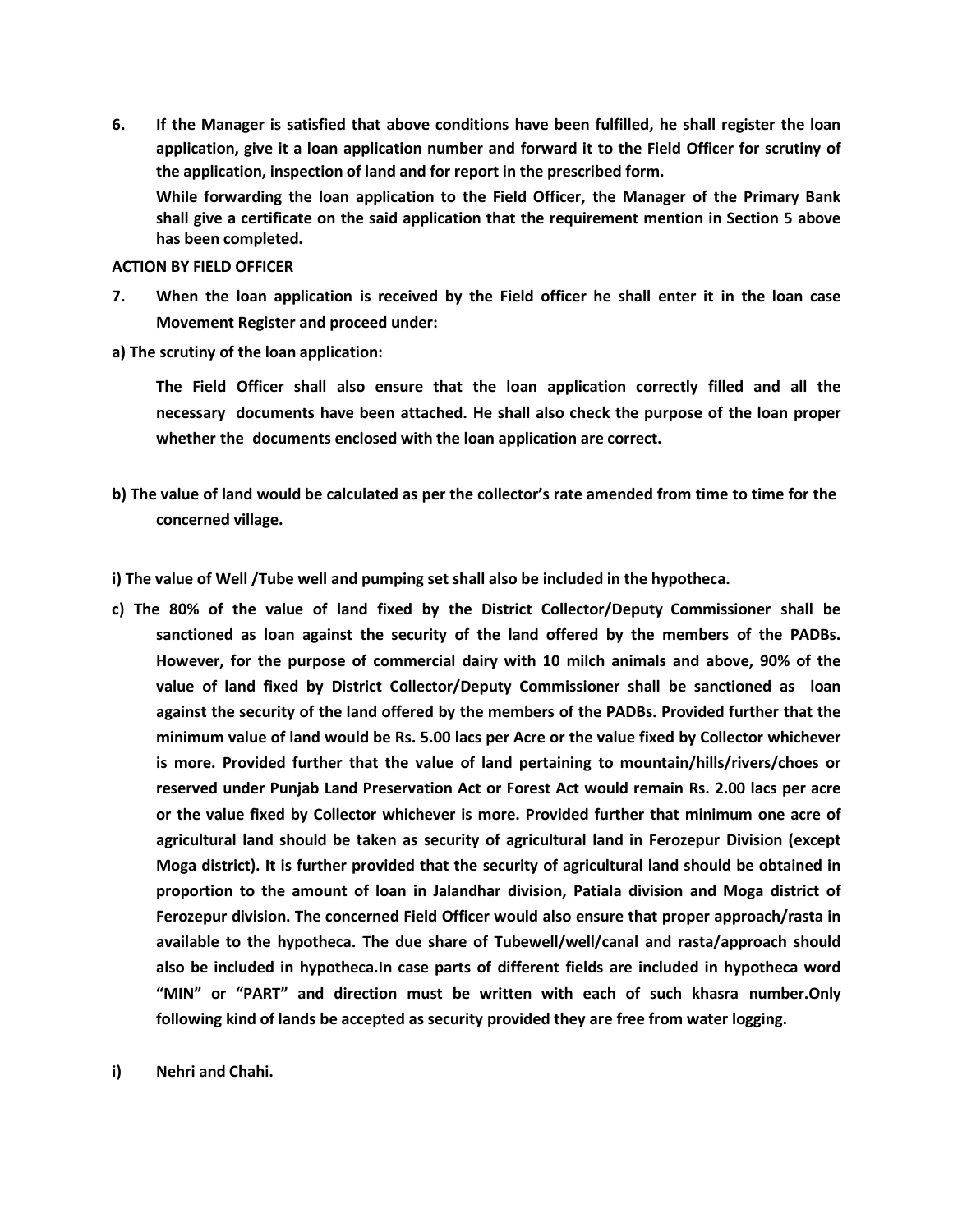- **i)(a) Provided further that Banjar and saim land be accepted as security only in those cases of Horticulture and fish farming which are sponsored by the concerned department and the value** of such land shall not exceed 25% of the value of the Banjar land fixed by the district collection **from time to time.**
- **ii) Barani and Sailab. The thur or kallar land may be accepted where loan is advanced for reclamation of that very land.**
- **iii) The security of banjar lands being reclaimed with the Bank loan may be accepted on the condition that the whole land being reclaimed with the loan is mortgaged with the Bank.**

### **Addition:**

- **iv) Provided further that immovable property other than agricultural land would also be accepted as security of loans. It shall be the sole responsibility of the concerned Field Officer and Manager of the PADB to evaluate the collector rate and present market value of immovable property selected as security for such loans.**
- **Note: While calculating the value of the land, its kind as actually found on the spot and not one shown in the revenue papers should be taken into consideration by the Field Officer.**

### **8. (a) INSPECTION OF LAND**

**The importance of the land inspection work should not be minimized and the Field Officer should carry out this work in the lines written as under:**

**The inspection shall be carried out with the help of shajjra and field book.He may also get the assistance of some responsible person of the village such as panch/sarpanch/nambardar and the village revenue patwari to enable him to identify the fields, their quality and market value. During such inspection, he shall take notes of the following facts for each Khasra No. and his findings in his report on the form prescribed by the Bank.**

**The spot inspection should be made as under:**

- **i) Nearness of the fields to the village.**
- ii) Whether the land is lying fallow or something is sown. In case it is sown the kind and condition **of the crops. Field Officer should write the height and colour of the plants to show their condition.**
- iii) Whether there is any Tubewell in those fields. If so, ownership portion of the applicant in it. If **the Tubewell is in the neighbouring fields, the distance of the Tubewell and the ownership portion of the applicant be stated.**
- iv) If any choe and nullah and river passes from its vicinity, then distances of the same hypotheca. If **there are doubts about such lands being swept away, then a note to these effects be given in the report.**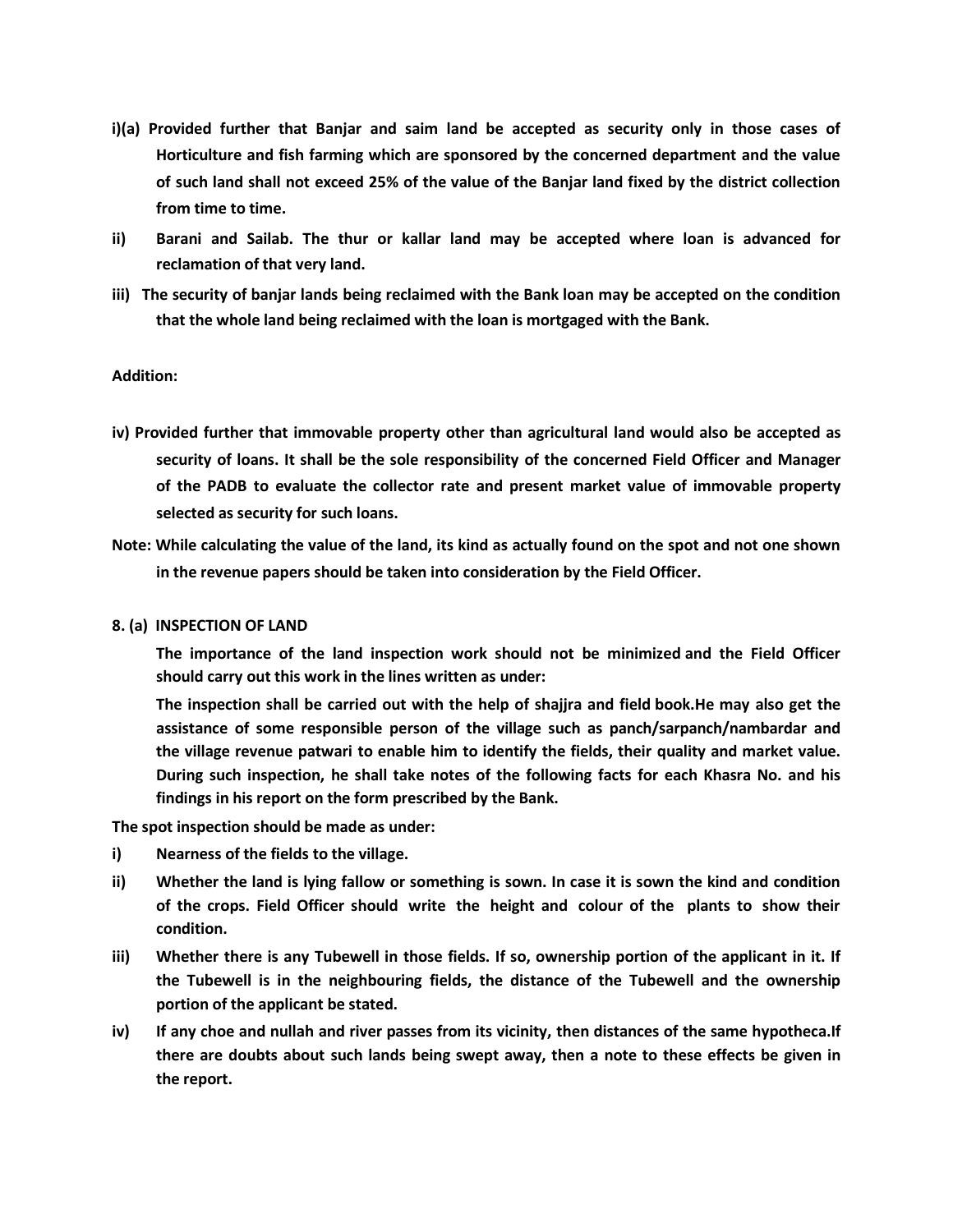- **v) Local name of the fields.**
- **vi) Land inspected as classified as under: Nehri, Chahi, Sailab, Barani.**
- vii) Is the land affected by water logging or saim and thur or kallar? So, how far it has adversely **affected the crops in the past year?**
- viii) What is the quality of land whether it contains more sand or clay or good proportion of both **etc. etc...?**
- **ix) What crops are and can be generally grown in it?**
- **x) If any road, railway line, canal passes by the side of field then quote distance?**
- **xi) If any house is constructed in the field, then quote the description thereof?**
- **xii) Are there any electric or telephone poles in the field?**
- **xiii) Whether there is any tree in that field?**
- **xiv) Quote the mode of irrigation; if such facilities are available; whether Scarce, adequate or excessive water is available.**
- **xv) In case parts of different fields are included in hypotheca word "MIN" or "PART" and direction must be written with each of such khasra number.**
- **8. (b) RECOMMENDATION FOR LOAN:**

**While making his final recommendation for loan the Field Officer shall satisfy himself that:**

- i)(a) The land offered as security is not surplus under any law for the time being in force. An affidavit **of the borrower be obtained in these effects.**
- **(b) The land is one of the kinds mentioned in Para no. 7 (c) above.**
- **ii) The land included in the hypotheca is under the cultivation of the applicant.**
- **iii) The amount of loan applied for is permissible as calculated according to the standards laid down in Para No. 7(b) above.**
- iv) The system of taking consent of a co-sharer in a joint holding in the execution of mortgage deed **and in loan application is hereby discontinued. Where the borrower is in exclusive possession of land being mortgage on the spot as well as according to the khasra/girdawari. The security should be taken up to the share of particular farmer. Where the consent of the co-sharer is not available, the security of agricultural land should be taken into hypotheca by mortgaging the share of the applicant in the khewat and not by taking particular khasra number.**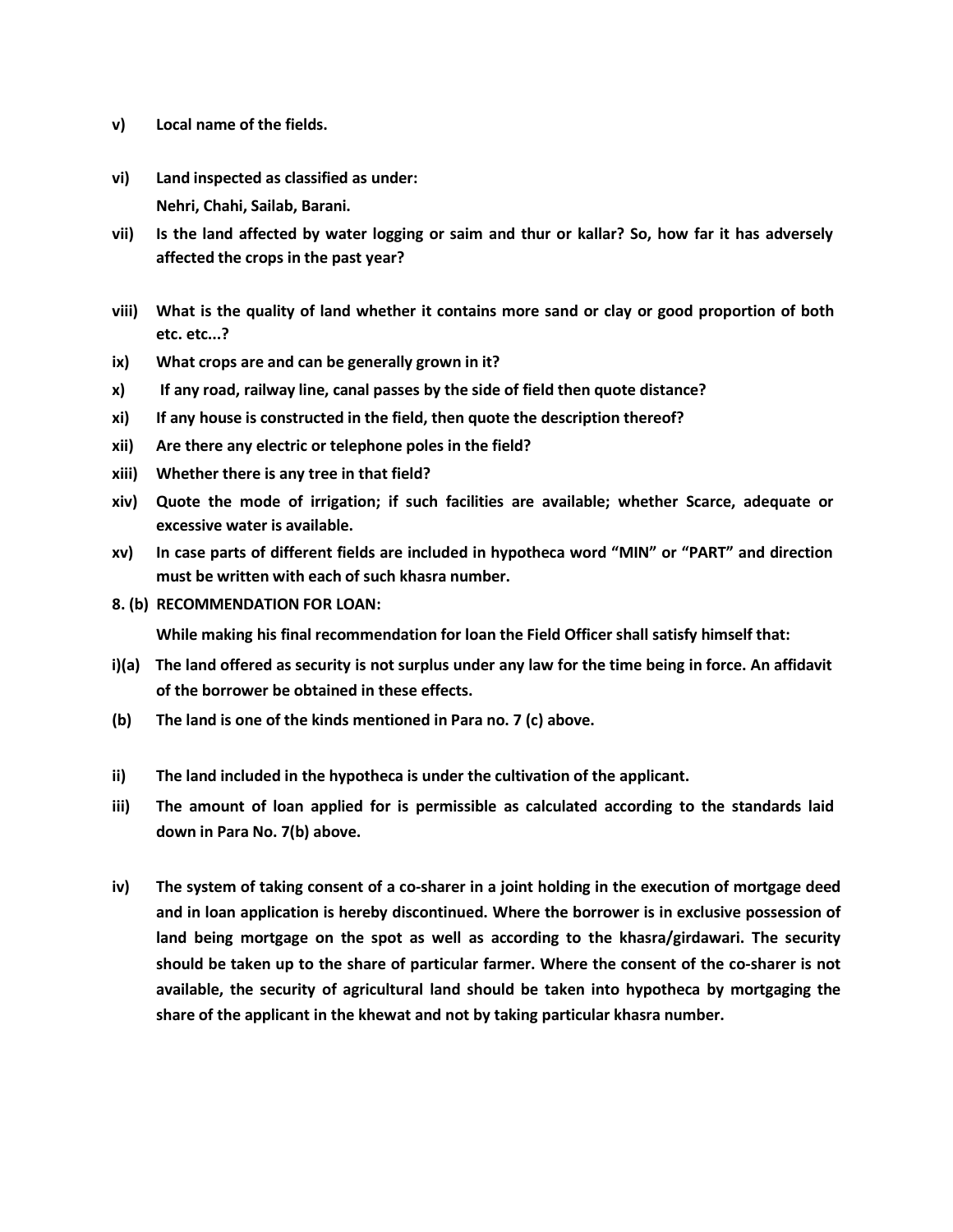- v) That the title of applicant to the land offered for the security is quiet sound in all respect. The **concerned Field Officer would also ensure the proper approach ( rasta ) to the hypotheca and the same would also be mortgaged with the PADB.**
- **vi) That the loan amount recommended by him can be sanctioned to the applicant according to the loan policies of the Bank.**
- vii) It shall be the sole responsibility of the Field Officer to satisfy himself about the above points **before he makes his recommendation. In case the Field Officer is not satisfied and he feels that** case may be filed, he shall return it to the Manager of the Primary Bank for record with reasons **written on the same. The Manager shall immediately inform the concerned applicant about this action with reasons.**
- viii) Where an applicant offers the property of third party as security for loans, the title of such third **party to the property shall be examined as in the case of property of the applicant. Such third party must become the member of the Primary Bank. But the mortgage deed in such cases will be executed in the form of third party mortgage deed.**
- **8. (c) THE FIELD OFFICER WOULD ALSO ENSURE AS UNDER:**
- i) The title of each item of property should be traced up to the last twelve years at least. Where **minors are involved, it should be examined how far the documents are binding on them. In case of sale deeds it should be ascertained whether the consideration has been paid or not. All the documents having been relied upon in proof of the payment of such consideration may also be examined.**
- ii) Where the applicant is the sole owner of the property or is a co-sharer in a joint khata. In case of later, shall further verify the share of the applicant and see that the land offered for security is of his due share in each khewat. He shall also mention the name of the co-share and further **comment whether any of them is required to give their consent in the mortgage deed being executed in favour of the Primary Bank due to joint cultivation of hypotheca by all the owners or due to the land included in hypotheca being more than due share in a particular khewat in the latter case it needs to be examined whether the other co-sharers agree to this sort of family settlement in different khewat , do not insist on strict partition of each khewat and are willing to give a such consent in the mortgage deed being executed in favour of Primary Bank or procedures as per para 8 (b) (iv) would be adopted.**
- iii) Is the land ancestral or self-acquired? If it is ancestral what is evidence on which he has based his opinion. If the land is self- acquired, the title of the previous owner is also to be checked up **and the relevant title deeds should be secured in original. In case the original document are not available, the reasons should be specified and a copy duly attested by the Field Officer or**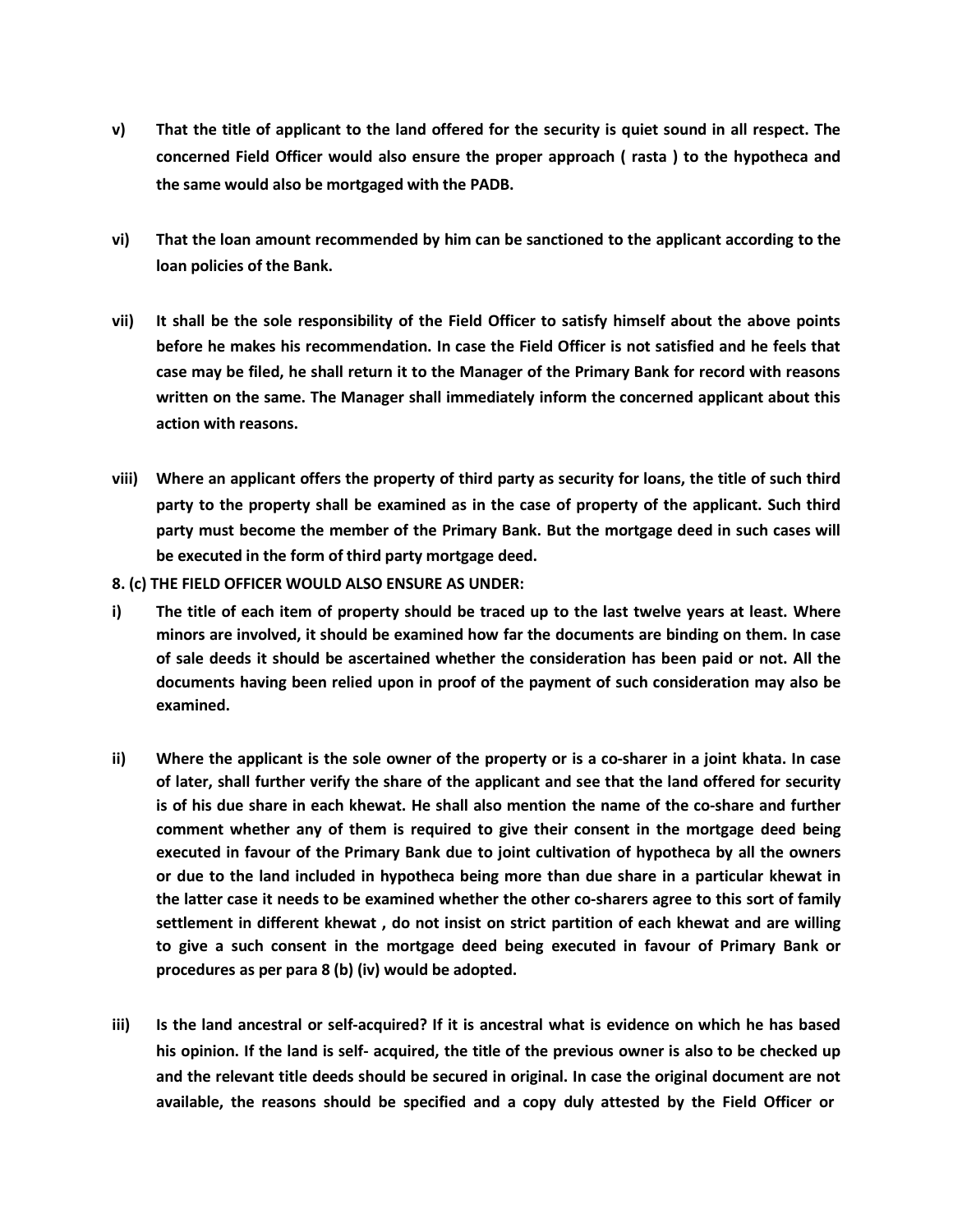**Manager of Primary Bank or any other competent authority should be secured. In case the previous owner was a woman it is required to be examined if she had any limited interest in the estate or had absolute right. Similarly in case of lands acquired through will or gift or exchange or any other mode, the title of the owner should be examined carefully. In this context the provision of the Hindu succession act 1956 which have effected radical changes in the rights of Hindu women should also be kept in view. Regarding wills and settlements in case the will is not registered its genuineness should be established beyond doubt. Even in case of registered wills objection may be raised on the score that the attestation was not legally competent to device the property under the will. It is the duty of the Bank to examine the person directly affected by the will and the near relation and otherwise to satisfy itself that the applicant has acquired a** valid title under the will. In case of doubt the applicant should be called upon to get his right **established in the court.**

- **iv) Cultivation of the hypotheca by whom and in what capacity: To checkup this aspect the statement of concerned persons may be examined.**
- v) Whether the purpose of loan is valid under the rules of the Bank. In case of application for the **repayment of prior debts, it is to be examined whether the prior debts were genuine and were incurred on same legal necessity. In case prior debts were incurred on purchase of land relevant sale deed and receipts of sellers etc. may be secured to checkup their proper application. Prior debts incurred on trait or purchase of property in the city may not be considered proper debts. In some cases the applicant create fictitious debts by executive a mortgage deed in favour of a person just for the sake a getting a loan from the Agricultural Development Bank. As such legal necessity for the prior debts must be proved beyond doubts so that there may not be any risk of the loan advanced by the Bank being challenged by the heirs of the applicant or any other interested person. To do so, inquiries be made into genuine of prior debts cited in the loan application and reject all applications where there debts sought to be discharged are fictitious.**
- vi) To verify, in cases where payment is to be made to third persons on the authority of the **applicants, whether the names of the payees as have been written by the field officer in his report are correct.**
- **vii) Whether the land is encumbered due to any mortgage or charge etc. besides those which are sought to be redeemed.**
- **viii) Whether any part of hypothecation is a reserve or surplus area as determined under The Punjab Security of Land Tenures Act, 1953 or The PEPSU Tenancy and Agricultural Lands Act, 1955. To examine this point the report of the Field Officer and the statement of the applicant may be examined. The Field Officer should study that point in detail before report. He should also record the statement on the appointment in this respect.**
- **ix) Any conditions subject to compliance whether of which the loan may be sanctioned should be specified.**
- **x) In the end he should clearly mentioned whether the loan is fit for sanction according to the loan policy of the bank and as to how much loan can be sanctioned.**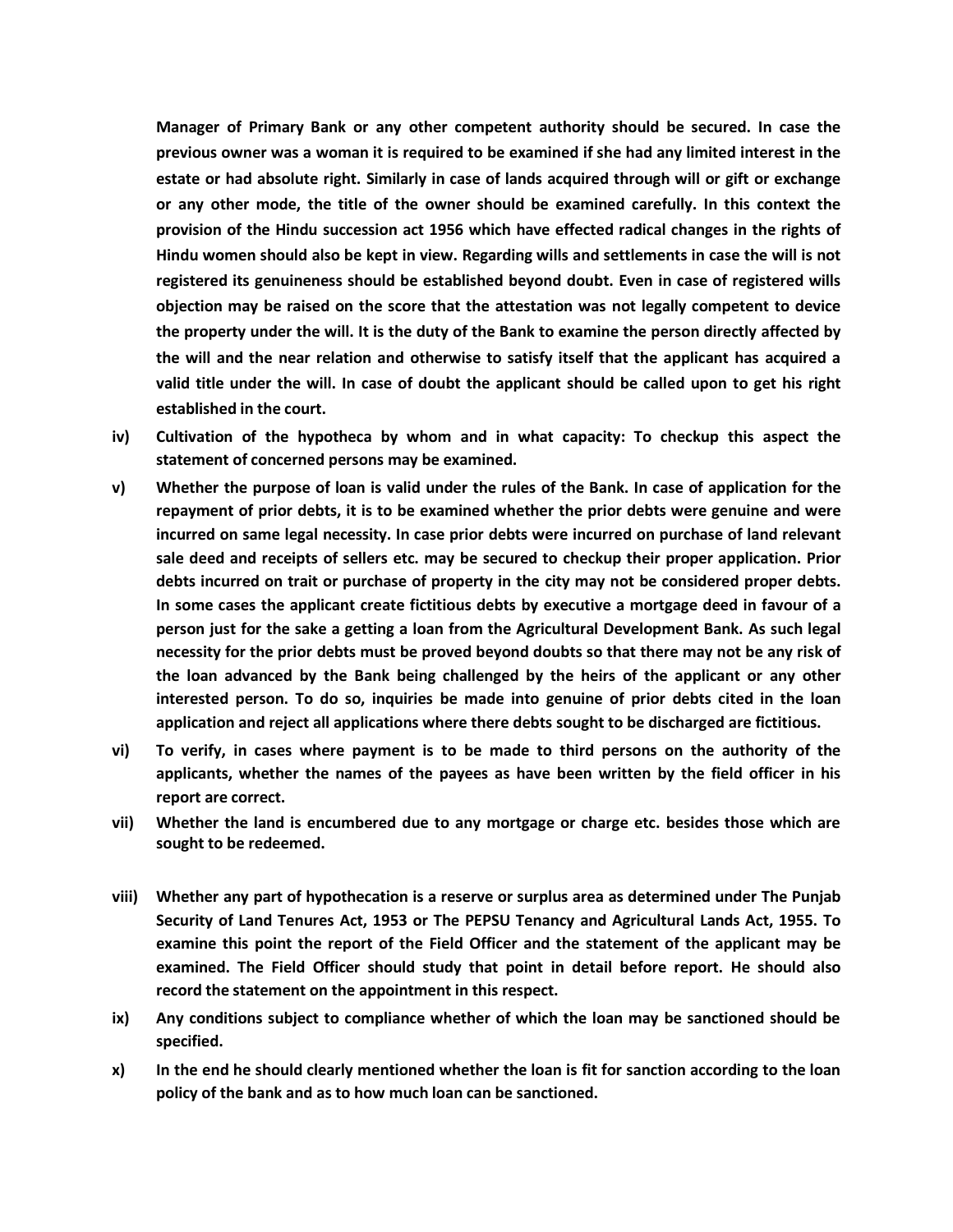#### **9. SANCTION OF LOAN AT PRIMARY BANK LEVEL**

**After the case is received from the Field Officer, the Manager of the Primary Bank shall put up the same before the committee of the said Bank for consideration only if he is fully satisfied that the case is complete and the loan may be sanctioned according to the loan policies of the Bank. Before putting up the case, he shall prepare an office note in the prescribed form giving full details of the case and any condition subject to which the loan may be sanctioned. These conditions shall be in addition on to the general conditions which shall be imposed in each case and which are discussed below under the head " Issues of loan sanction order ". The committee of the Primary Bank may sanction any amount of loan admissible to the member of the PADB under its bylaws. In case the Manager is not satisfied with the completion of the case as referred to above, he may return the same to the Field Officer for removal of certain defects without referring it to the committee or may put up the same before the committee to reject the demand of the applicant.**

#### **10. RECHECKING OF LOAN CASES**

**On the receipt of loan case the Manager of Primary Bank before putting the same for sanction before the concerned committee recheck it or get it rechecked through some official of the concerned Bank. After this the Manager may put up the case along with the report of the checking official before the concerned committee for consideration.**

**In case of loan application files by a cooperative society, apart from the receiving which may be done as above, the Manager of Primary Bank shall get the same rechecked by the concerned Assistant Registrar, Cooperative Society before getting it for sanction. The said official shall either recheck it himself or get it rechecked through an official not below the rank of inspector and shall send his report to the Bank.**

# **11. ISSUE OF LOAN SANCTION ORDER**

**On the receipt of the loan case sanction by the committee of PADB the Manager of the Primary Bank shall issue a letter to the applicant named as loan sanction order in the prescribed form informing him about the sanction of the loan and requiring him to make compliance of the following:**

- **i) To purchase additional shares in order to comply with the provisions of the bylaws of the Primary Bank, if necessary.**
- **ii) To mortgage the lands detailed in this letter in favour of Primary Bank. Provided that, for agriculture purposes theself-declaration in triplicate by the borrower/member of the PADB as per SADB letter Legal/SADB/7444 dated 01/09/2014 would be obtained.**
- **iii) To send the following documents just after the execution and presentation for registration or the mortgage deed referred to above.**
- **a) An affidavit by the applicant in prescribed form. All the required statements of the applicant should be incorporated in the single/same affidavit and no separate affidavit should be obtained.**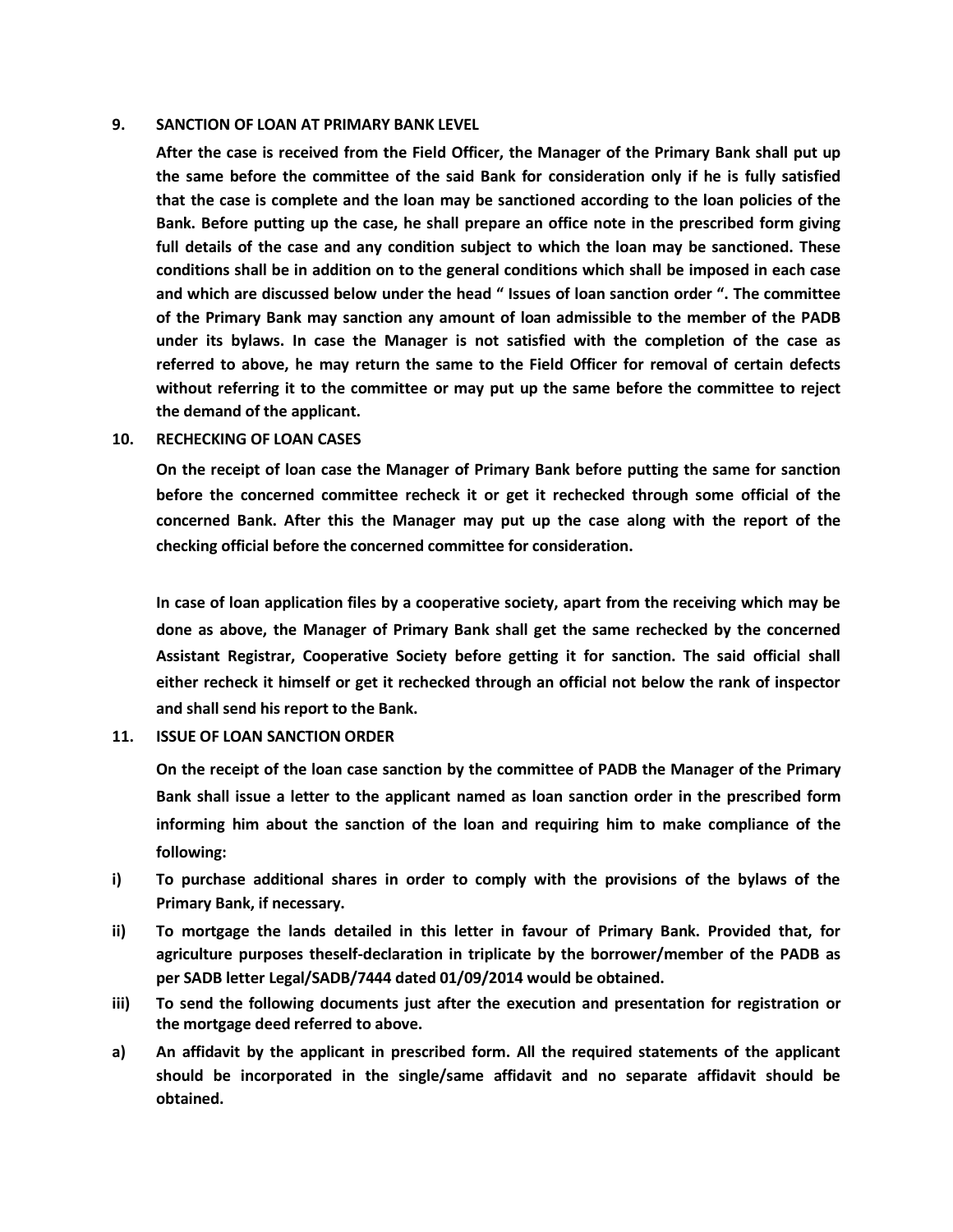**b) To comply with such other conditions as are laid down by the Primary Bank.**

**NOTE:**

- **i) In making the compliance of the above conditions imposed in the loan sanction order, the applicant shall be assisted by the Field Officer or the Manager of the Primary Bank.**
- ii) In cases where the loan is sanctioned for the purchase of land and the land being purchased is **also included in the hypothecation the loan amount shall be disbursed in cash by the Manager of the Primary Bank. In such cases the compliance of all additional conditions should be made on the authority of the applicant to the concerned seller of land in the presence of concerned sub registrar when sale and mortgage deeds are simultaneously presented for registration and after strict compliance of all conditions imposed in the loan sanction order have been secured to the satisfaction of the Manager of Primary Bank. It shall be his sole responsibility to see the interest of the Primary Bank.**
- iii) There after he shall return the loan case along with receipts of payees, authority letter of the **applicant and other papers secured in compliance of above conditions to the Primary Bank and get the same checked by the office. In case any defects are found in securing this compliance, he shall get them removed.**
- **12. ENCUMBRANCE CERTIFICATE**

**The system of obtaining Non-Encumbrance Certificate regarding the hypotheca is hereby discontinued. However, concerned Field Officer would ensure the confirmation of the entry of the mortgage of the hypotheca in favour of the PADB in the revenue record within one month of the date of disbursement. In the interest of proper verification of the document of loan including security and the recovery thereof each PADB should advance loans only to those persons whose agricultural land which is offered as security is situated in its area of operation of the PADB.**

#### **13. COMPLIANCE OF LOAN SANCTION ORDER AND DISBURSEMENT OF LOAN**

i) It shall be the sole responsibility of the Manager of Primary Bank to secure the correct compliance of the loan sanction order with the help of the staff of the said Bank and thereafter to disburse **the loan. Anyhow he may secure the opinion of the State Bank wherever he thinks it proper to check the genuineness and correctness of the said compliance. The Manager of the Primary Bank shall ensure at the time of the compliance of the loan sanction order that the four photographs submitted by the applicant with the loan application are attached properly one with loan application second with membership form third with passbook of the applicant and fourth with separate register called identification registrar. The compliance of loan sanction order may be done by office/Assistant Manager/Deputy Manager with the help of the photograph of the applicant without waiting the concerned Field Officer to avoid delay in the disbursement of loan to the applicant.**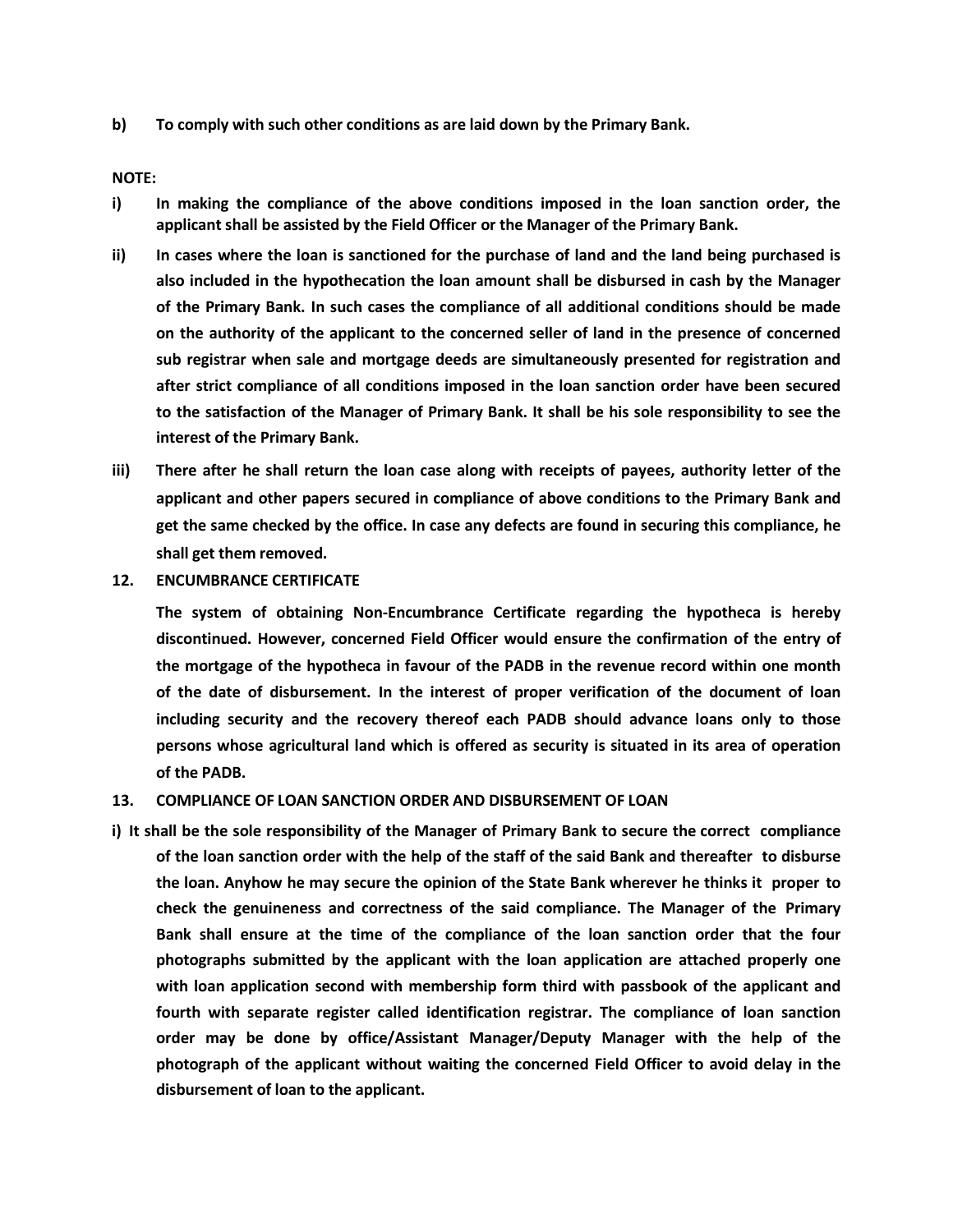- **(a) That original copy of the mortgage deed had been secured from the office of the concerned Sub- Registrar. In case where the said copies are not available, without inordinate delay, a copy of the mortgage deed duly attested by the official in whose presence it was presented for registration may also be considered in the said deed it should be further checked up that all the Blank space in respect of the name of the applicant his address, amount and purpose of loan, rate of interest, extent of land pledged, date of repayment etc. etc. are filled up correctly. The deed should be witnessed by at least two independent witnesses. Where the consent of cosharer is required, whether they have become B class members before signing the mortgage deed. Whether signatures and thumb impressions are legible. Whether complete address are** given in the signatures of all the parties signing the deed, whether the word LTI or RTI have **been written with the thumb impression and whether TIS are in pad ink are quite clear.**
- **(b) If copy of registered mortgage deed is secured from the Sub-Registrar office should be correctly worded and it should bear the proper seal of the concerned office.**
- **(c) That the documents secured in compliance of loan sanction order do not disclose anything which affects the hypotheca adversely.**
- (d) That the affidavit is given in the prescribed form is attested by proper authority and does not **disclose any fact which is contrary to the interest of the Bank.**
- **(e) That the compliance of the other conditions has also been made correctly.**
- **i) Thereafter if the Manager is satisfied that the loan amount may be disbursed, he shall give a note in this effect in the loan case file and take the following action to disburse the loan without making any reference to the committee of Primary Bank.**
- (a) A letter shall be issued to the applicant to take the payment at a particular place and date to be **mentioned therein. In case the loan is sanctioned for the redemption or prior mortgages, the applicant may be asked to bring the prior mortgages along with the mortgage deed to be redeemed with him.**
- **(b) The loan amount shall be disbursed to the borrowers as per letter no. SADB/13359 dated 09/03/1999 or as amended by SADB from time to time.**
- (c) If the loan has been sanctioned for the repayment of old debts and the borrower reports to the **Primary Bank that despite his efforts , the creditor does not come to get the repayment of his loan , the Primary Bank may issues a notice to the creditor under article 30 of the Punjab Cooperative Agricultural Development Banks Act. 1957.**
- iii) Disbursement of loan, in one or more than one installments, shall be made by the PADBs as per **the instructions issued by the Managing Director from time to time. Whenever the loan is to be disbursed in more than one installment the Manager Shall ensure that subsequent installment of loans are issued only after securing proper utilization certificate of previous installments .**
- **iv) The utilization of loans shall be checked by the Field Officer and Assistant Manager within one month of the disbursement. The checking of loan cases and their utilization shall be carried out**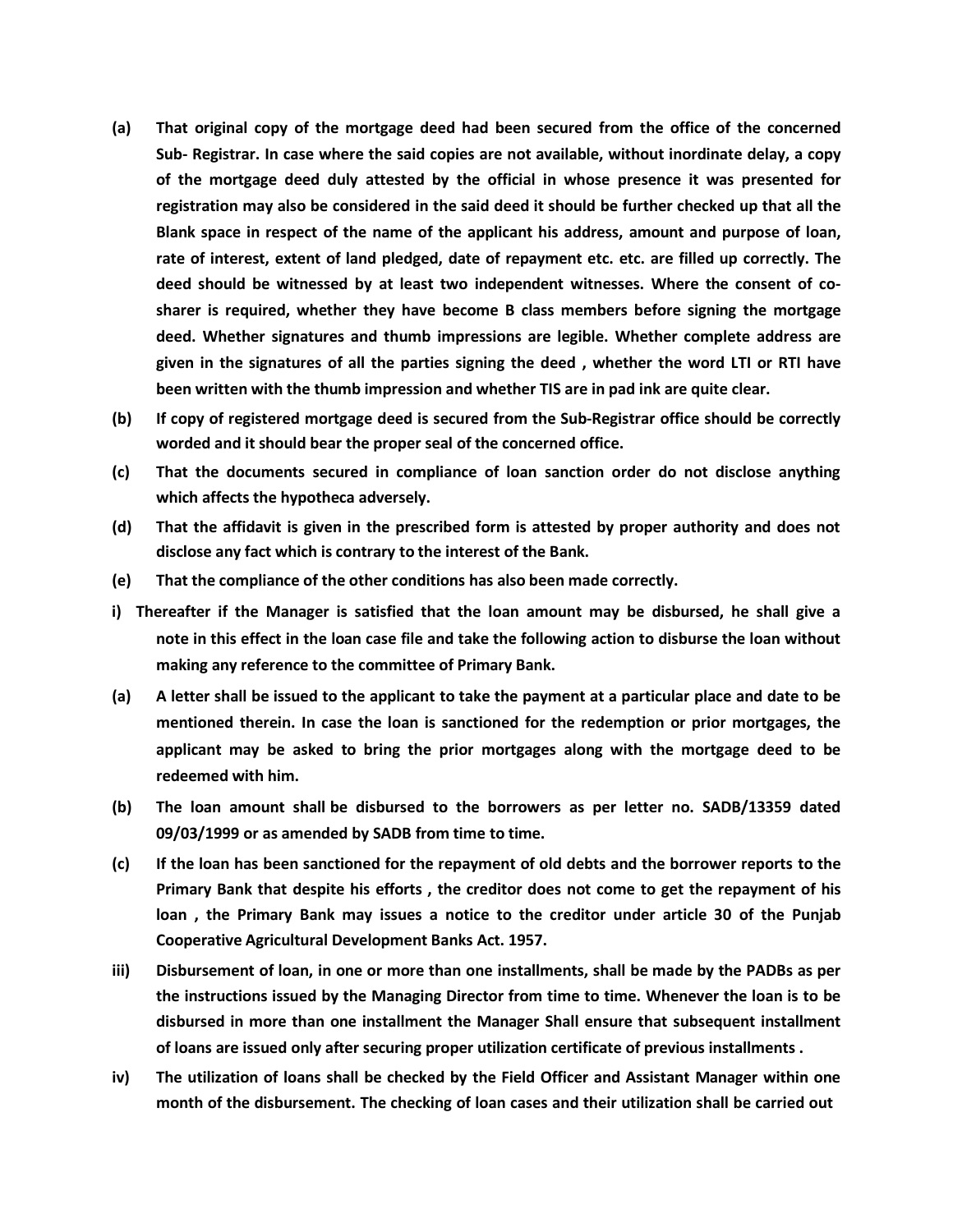**by the Manager, District Manager and Regional Officer as per instructions issued by the Managing Director of the Bank from time to time. At present Manager of the PADB is to check 20% of the loan advanced by the PADB during the financial year as per letter no. SADB 5863 dated 03/09/2012; AGM having charge of up to four PADBs under their jurisdiction will check 18% of loan advanced by the PADB during the financial year and AGM having charge of more than four PADBs under their jurisdiction will check 15% of loan advanced by the PADB during the financial year as per letter no. SADB/Inspection/8324 dated 07/11/2012; R.O. must check 10 loan cases or 2% of loan advanced by the PADB, out of these whichever is higher during the financial year as per letter no. SADB/Inspection/3824 dated 01/09/2016.Checking of loan cases and their utilization by Inspector, Cooperative Societies and Registrar, Cooperative Societies shall however, be carried out by them as per instructions of Registrar, Cooperative Societies, Punjab.**

- **v) The payment of loan amount shall be made only in the form of account payee cheques after execution of borrowers receipts by the applicant and third party payment shall be made on the authority of the borrowers in the prescribed form along with duly discharged original mortgage deed (in case of loan for redemption of land) and other relevant papers. Manager shall ensure that all such receipts and documents are properly attested by the Assistant Manager/ Deputy Manager/Manager.**
- **vi) In case where the purpose of loan is redemption of mortgage land and the land being redeemed is also included in the hypotheca generally the payment of the loan amount along with other amount which an applicant may have been required to contribute out of his own pocket, shall** be made at the same time to all the prior mortgages so as to ensure that no part of the **hypotheca remains encumbered due to any mortgage debt. In special circumstances where a part payment of the loan is made to some of the prior mortgage , it should be ascertained before making such payment that the net value of hypotheca after excluding those lands which are mortgaged and are not being redeemed by such a part payment is quite sufficient for the amount of the loan being paid. Loans for redemption of should not be sanctioned before the completion of one and half year from the date of mortgage of land with prior mortgage.**
- **vii) In case where the mortgage being redeemed was created through a registered deed, the receipt of the prior mortgage shall be secured at the back of the original deed, In case of oral mortgages of registered mortgages whose original deeds not available and in all cases of purchase of land, the payment shall be made in the presence of concerned sub registrar. The receipt of the prior mortgages in such cases shall be got registered. In case of purchase of land when the land is included in the hypotheca, the payment shall be made at the time when sale and mortgage deed are simultaneously presented for registration and after all the conditions imposed in the loan sanction order are complied when land is not included in the hypotheca, the loan amount shall be disbursed after securing compliance of loan sanction order at the time when the sale deed in favour of the applicant is presented for registration.**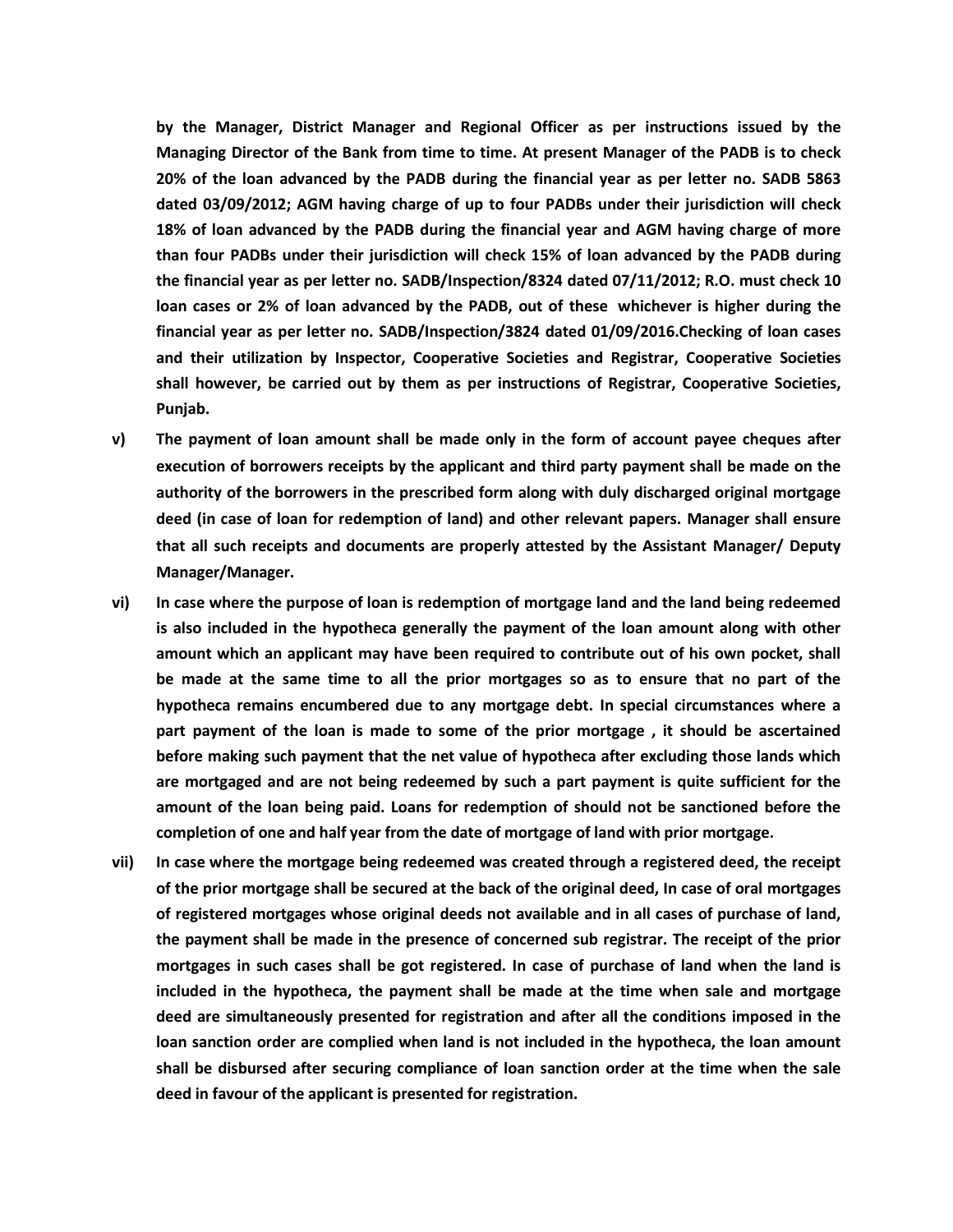- **viii) If during the compliance of the loan sanction order, the committee of the Primary Bank feels that due to certain circumstances there is need to decrease the loan amount, change the Khasra no. selected for hypotheca or to change or impose any other condition then the committee of the Primary Bank shall be competent to accord sanction for such changes.**
- **14. Drawl of loan from the State Bank:**

**As already mention the Primary Bank shall secure the compliance of loan sanction order and use this amount to disburse the loans to concerned borrowers. Besides this, the funds drawn by the PADB under Cash Credit may be used for any other important matter like meeting urgent liability towards SADB or any other Statutory Authority. The primary Bank shall have the facility of cash credit from State bank in the following cases.**

- **i) Each new Primary Bank may avail cash credit facilities upto Rs.50 lacs. It can be drawn by Primary Bank within one year from the date it starts its landing operations.**
- **ii) Each Primary Bank shall be entitled to avail cash credit limit of Rs.100.00 lacs from the State Bank and the Primary Bank implementing the consumption loans schemes shall be entitled to avail each credit limit of Rs. 25.00 lacs. provided total facilities under Para 14 (i), (ii) shall not exceed Rs. 100.00 lacs.**
- **iii) The cash credit shall be available at the interest rate of 1% higher than the higher rate of interest charged by NABARD from State Bank, prevailing at the time of drawal of Cash Credit. While making application for cash credit the primary banks shall supply the following documents to the State Banks.**
	- **1. Copy of resolution of committee of Primary Bank:**
	- **2. Demand promissory note**
	- **3. Agreement deed**
	- **4. Letter of continuity**
	- **5. Trial balance of proceeding month**

**6. Any other document or report that may be required by the Managing Director from time to time.**

**The cash credit shall be sanctioned by the Managing Director. The Managing Director may withhold the sanction and call for any report or document that he considers necessary for his satisfaction and proof of the need of cash credit. The agreement deed shall be signed by the Managing Director/ AMD (B) or any Officer Authorized by the Managing Director for and on behalf of the State Bank. Thus each Primary Bank shall have to disburse loans up to limit without making any reference for loan to the State Bank when that it shall take action to get loan from State Bank.**

**15. Mutation/ Rapat Rojnamcha**

**It shall be duty of the Field Officer of the Primary Bank to see that the mutation / rapat rojnamcha of mortgages in favor of the Primary Banks are entered in the concerned registers by** the revenue Patwaris. He will do this work when he goes to the village of the applicant for the **second time after sanction of loan and execution of the mortgage deed for the inspection of revenue record. He shall maintain register showing the mutation/rapat rojnamcha entered and confirmed in the prescribed form it shall be the duty of the Managers of the Primary Banks to arrange their own presence or any member of the committee or Field Officer to represent the Bank at the time of confirmation of the said mutation by the revenue officer if necessary. The Manager of the Primary Bank may arrange to supply the duly attested copies of the mortgage deeds to the Revenue Officer at the time of such confirmation.**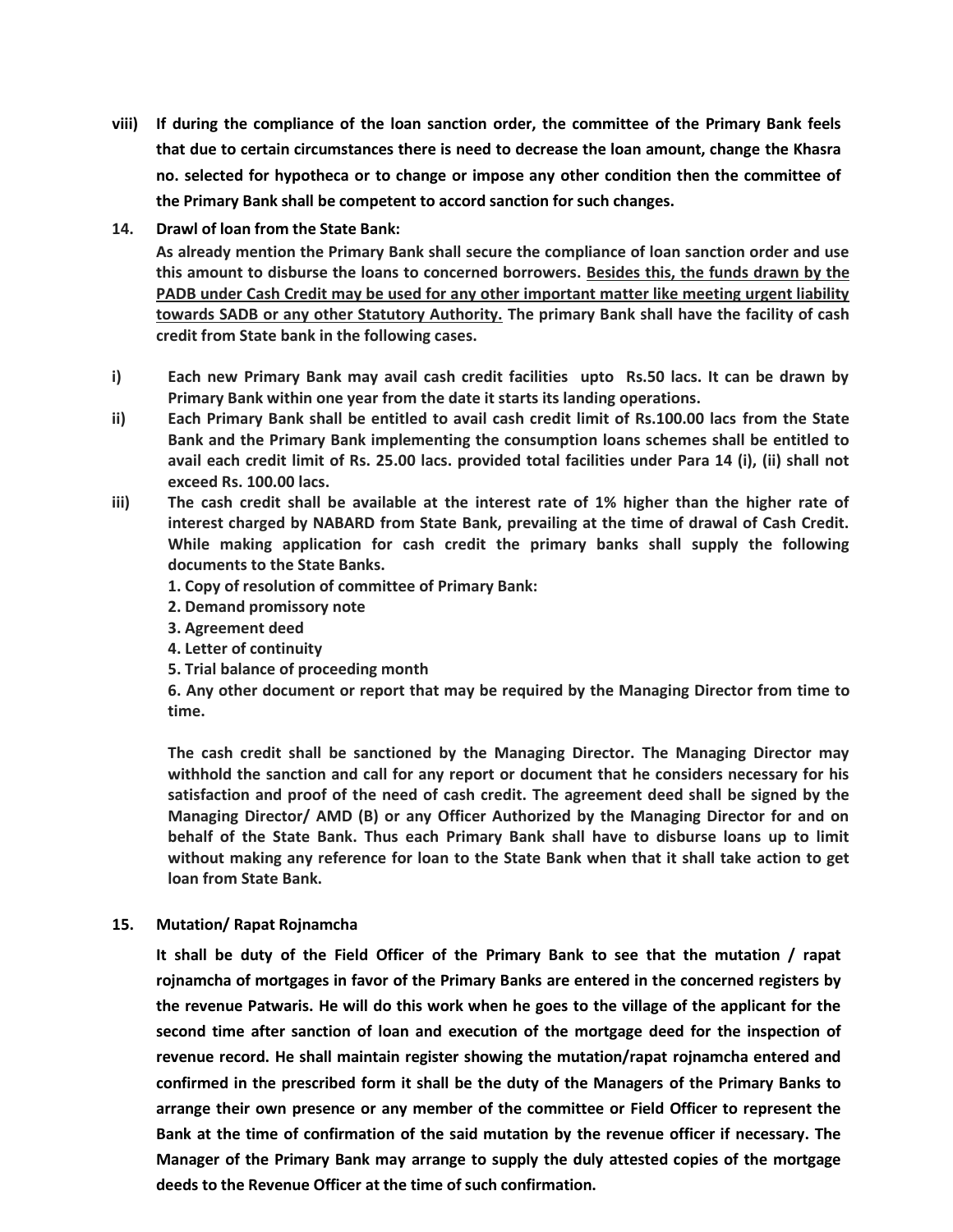**16. Recoveries**

**A Primary Bank shall maintain a Qistbandi register in the prescribed form the Manager of the said Bank shall send demand notice to the concerned borrowers in the manner prescribed as under.**

- **i) Rabi recovery period:**
- **(a) First notice on 1 st of March every year (colour-white)**
- **(b) Second notice on 15th of March every year (colour-yellow)**
- **(c) Third notice on 1 stof April every year (colour-red)**
- **ii) Kharif Recovery:**
- **(a) First notice on 1st of September every year. (colour-white)**
- **(b) Second notice on 15th Sept. every year. (colour-yellow)**
- **(c) Third notice on 1 st Oct. every year. (colour-red)**

**It shall be the sole responsibility of the Primary Bank to effect the recoveries from its borrowers. It may be done by the field officer, who may be assisted by the Manager, committee member and other staff of the primary bank. The state bank may also assist a primary bank in effecting recoveries in certain cases. The borrowers shall be required to pay their installments one month earlier than 30thof June or31stJanuary as the case may be.**

# **17. SUBSEQUENT LOANS**

**Ordinarily upto two loans may be advanced. Further, loan may be advanced in exceptional cases provided the loanee member is not a defaulter of his earlier advanced loan(s).**

- **18. MISC.**
- **i) The mortgage deeds and receipts of the borrowers shall be kept in the custody of the trustee i.e. Registrar Cooperative Societies.**
- **ii) When a loan has been completely discharged, the Manager of the Primary Bank as per letter no. SADB/Co-ord/11357 dated 29/02/2016 exclusively shall issue a certificate of completely discharge to the applicant for necessary entry in the revenue record for redemption of the hypotheca would be made by the concerned Patwari on the basis of such clearance/discharge certificate issued by the PADB and concerned AGM must certify it in his visit note.**
- **iii) The Primary Bank should always remain watchful about and civil suits touching the hypotheca which may arise during the period of loan. For this purpose its Field Officer should continue making enquiries from the people whenever they visit the village of the applicant in connection with the recoveries or for any other work. As soon as the Primary Banks come to know about** such a suit they shall inform the state Bank by giving the full particulars of the suit in the form **given below.**
- **I. No and year of the suit.**
- **II. Court in which it is filed.**
- **III. Present stage of the suit.**
- **IV. Name of the borrower with address.**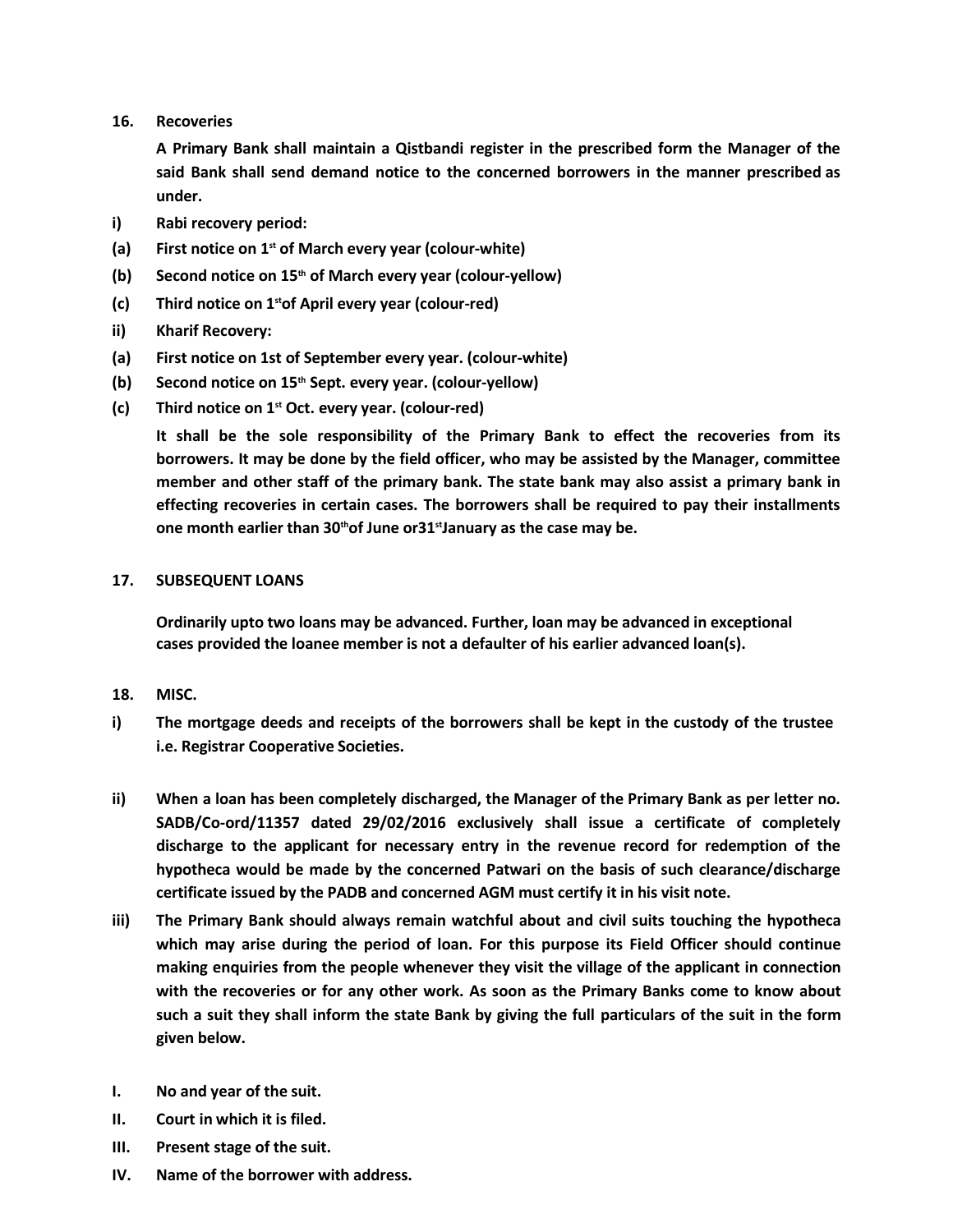- **V. Loan number and year.**
- **VI. Amount lent.**
- **VI. Amount outstanding with date.**
- **VIII. Field numbers involved in suit (with extent).**
- **IX. Field numbers mortgaged with extent.**
- **X. Steps taken by the Primary Banks to safeguard its interests.**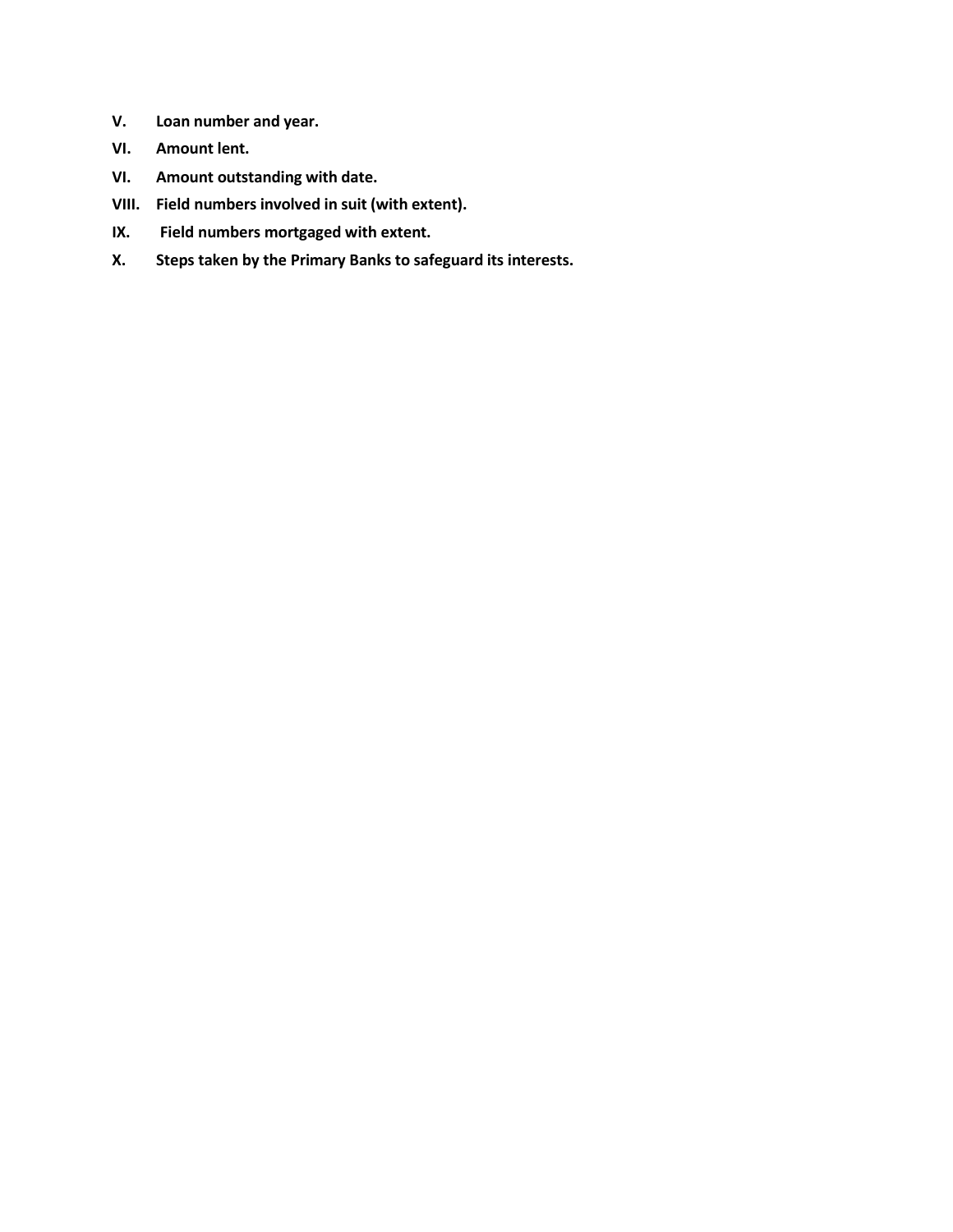- **iv) The Field Officer shall check the land of every borrower included in the hypotheca and validation of the purposes in the third and sixth year of each loan regarding following points.**
- **(a) Whether the land is free from same, thur or kallar?**
- **(b) Whether there are any other changes of the land by choe, nala, river etc?**
- **(c) Whether land is under the self-cultivation of the borrower or he has created some tenants of the same?**
- **(d) Whether the financial condition of the borrower allows the continuity of the loan or not?**
- **(e) Whether the utilization of loan is still valid?**
- **(f) Any other point which the Field Officer may like to record?**
- **v) The Manager of the Primary Agricultural Development Bank shall examine such reports and put up before the committee if any action to recall the loan is necessary in his opinion.**
- vi) As far as possible all the payments by the concerned persons shall be made in the account of **the Primary Bank with the local Central Cooperative Bank/PNB etc.**
- vii) All the loan cases files after the disbursement of the loan shall be kept by the Primary Bank for **safe custody and record the withdrawal of the unfit loan cases shall also be filled in Primary Bank in such cases the Manager of the Primary Bank may return any documents to the applicant on his written demand.**

**PURPOSES FOR WHICH LOAN MAY BE SANCTIONED BY THE PRIMARY BANK AND STATE BANK The purposes of loan are divided into three categories as under I. Normal loans.**

- **II. Schematic loans.**
- **III. Non-farm sector loans**
- **I. Normal loans**

**The normal loans are divided into two categories as under:**

- **i) Productive purposes.**
- **ii) Non-Productive purposes**
- **i) Productive Purposes:**
- **(a) Development and improvement of land and the method of cultivation.**
- **(b) Construction and repair of ordinary wells and tube wells.**
- **(c) Installation of pumps and other water lifting appliances.**
- **(d) Construction of bunds.**
- **(e) Fencing against wild animals (f) Raising of fruit gardens.**
- **(g) Reclamation of Banjar lands.**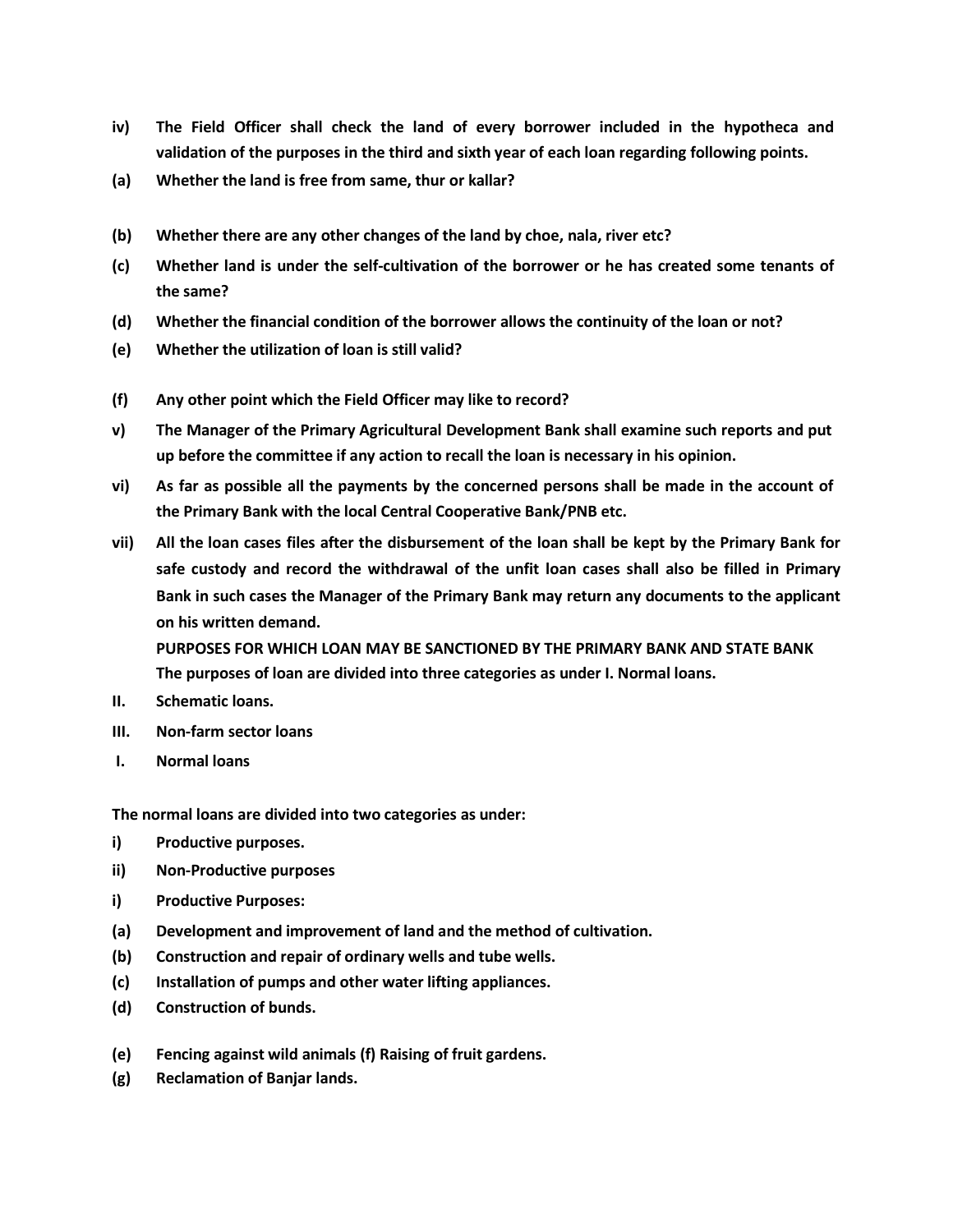- **(h) Purchase or repair of tractor its allied implements and other agricultural implements such as; Chaff cutter, Cane crusher, Winnowing machine, rise husking equipment etc. It would not include implements such as ordinary plough, wooden cart etc.**
- **(i) Construction of farm building that is godown, cattle shed, tractor shed. It will not include residential accommodation.**
- **(j) Such other works as the board may determine to be improvements for the purpose of this clause from time to time.**

# **(k) Leveling and construction of surface underground channels.**

**(l)Repayment of deposits of any amount to the PSEB.**

**(m) Agricultural implements engine and threshers it is clarify that threshers equipped with diesel engine may be advanced under schematic loaning however the engine to be financed with thresher should be of standard quality ISI marked or state quality marked so that farmers get good quality of machinery which may last up to the repayment period of the loan.**

## **ii) NON PRODUCTIVE LOANS**

**(a) Redemption of land.**

**Loans for this purpose shall be sanctioned subject to the conditions that only such lands be redeemed which are situated in the state of Punjab provided after redemption the total holdings of the member does not exceed the permissible area allowed under the Punjab Security Land Tenure Act 1953 or the PEPSU Tenancy and The Agricultural Lands Act 1955.**

- **Note: - Loan for this purpose shall be sanctioned only provided genuineness and proper application of the prior debts established beyond doubts. Loans for redemption of land should not be sanctioned before the completion of one and a half year from the date of mortgage of land with prior mortgagee Liquidation of prior debts. It shall include debts which are due to Cooperative Societies against tangible security.**
- **II. Schematic loans**

**The schematic loans are divided into two parts as under:**

- **i) Fundamental schemes.**
- **ii) Diversified schemes.**
- **i) Fundamental Schemes.**
- **a) All minor irrigation schemes.**
- **b) Soil conservation scheme.**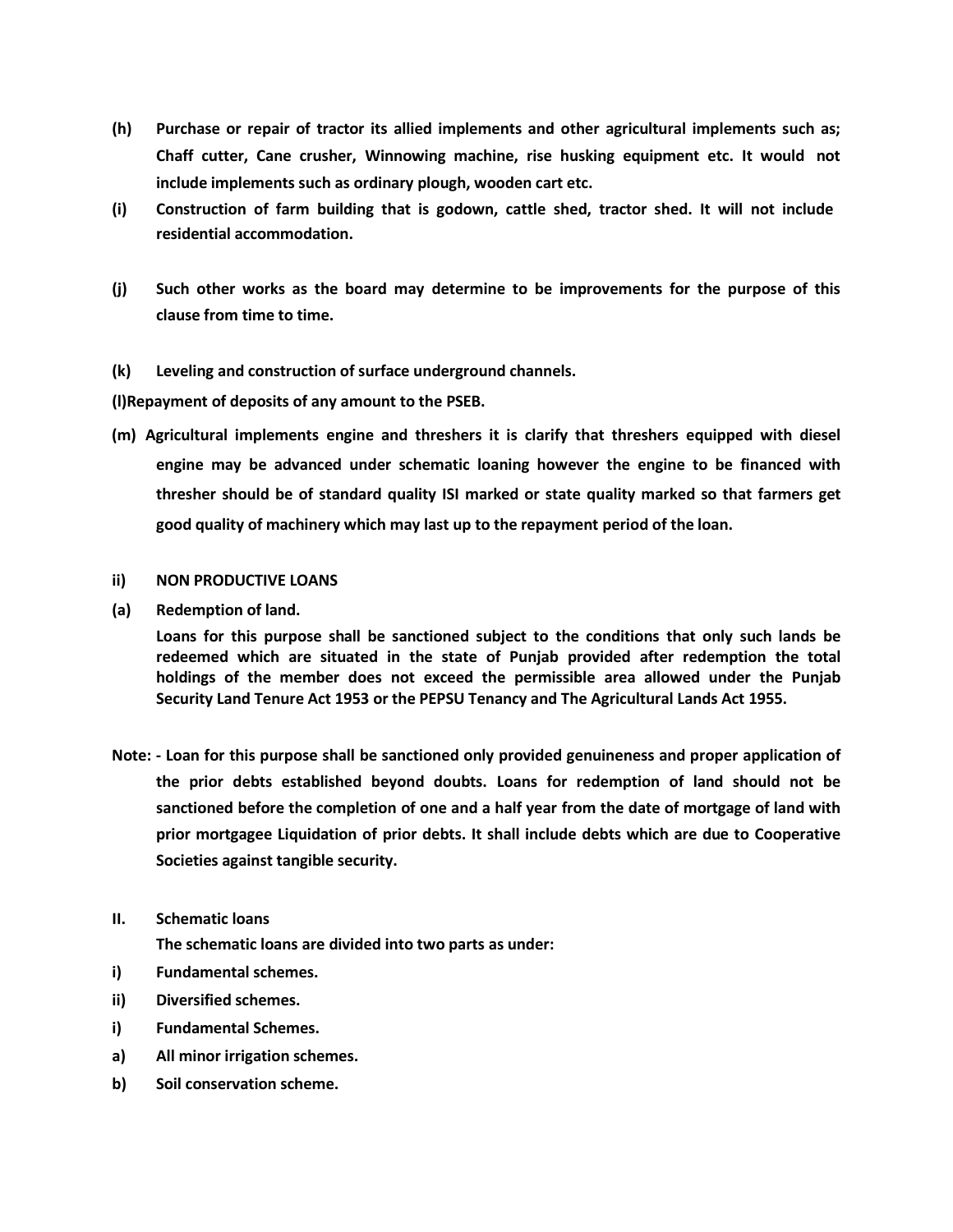- **c) Land level Schemes.**
- **d) UGC schemes.**
- **e) Tractor Scheme.**
- **f) Thresher Schemes.**
- **ii) Diversified Schemes.**
- **a) Dairy Scheme.**
- **b) Poultry Scheme.**
- **c) Bullock cart scheme.**
- **d) Camel cart scheme.**
- **e) Jhota cart scheme.**
- **f) Farm forestry scheme.**
- **g) Fish farm scheme.**
- **h) Bee keeping Scheme.**
- **i) All Horticultural Scheme.**
- **j) Sheep rearing scheme.**
- **k) Piggery scheme.**
- **l) Rabbit rearing scheme.**
- **m) Bio gas scheme.**
- **n) Mushroom scheme.**
- **o) Popular scheme.**
- **p) Goat rearing scheme.**
- **q) K.C.C. (Agri. Allied)**
- **r) K.C. C. (N.F.S)**
- **s) All other schemes approved by NABARD from time to time.**

#### **NON FARM SECTOR LOANS**

**The Non-Farm Sector loans are divided into two categories as under:**

- **i) Manufacturing, processing, assembling and service activities.**
- **ii) Small Road Transport Operator under the following conditions as per SADB letter no. 6401 dated 16/09/1998.**
- **a) The transport vehicle for carriage of goods of farm sector and non-farm sector and passenger transport vehicle including light motor vehicle and auto-rickshaw.**
- **b) The vehicle should not be having more than 16.2tonnes gross vehicle weight and the borrower should be given the loaning facility for acquisition of maximum two vehicles.**
- **c) Margin money will be 15% and maximum loan will be Rs 10 lacs.**
- **d) It must be registered as public goods/passenger carrier with the RTA and its hypothecation should be with the Bank with full insurance coverage etc.**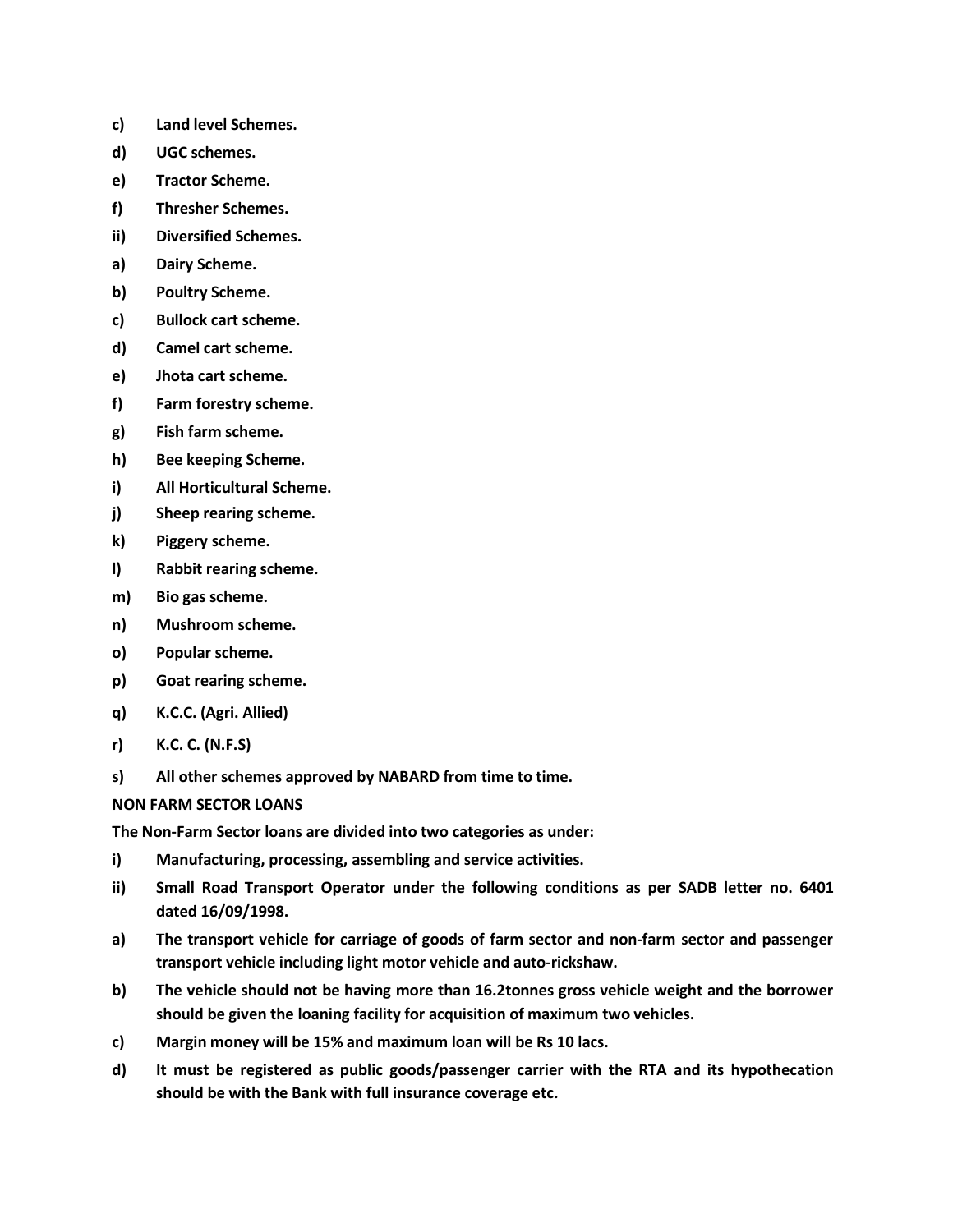**e) Only new vehicles can be financed.**

**NOTE:- No activity of trading under non-farm sector is allowed to be financed by the PADBs**

**IMPORTANT INSTRUCTIONS ISSUED UPON TIME TO TIME BY THE SADB REGARDING LOAN POLICIES OF THE BANK**

- **1. Where the farmer does not have sufficient agricultural land as security of loans the following kind of securities may be accepted.**
- **a) In case of poultry development scheme (Poultry Shed).**
- **b) In case if fish culture scheme (Excavation of Ponds).**
- **c) In case of popular cultivation and horticultural schemes i.e. (growing trees). But 60% of the loan amount must be covered by the security of the land under normal schematic and non-farm sector loans irrespective of the purpose. Even tractor diesel engine electric motor should not be taken into security more than 40% or the loan amount.**
- **2. Loans can be advanced against the security of lands already mortgage with the PADBs subject to the following conditions.**
- **a) That the land, in question has not been mortgage with any third party between the period of 1st mortgage in favour of PADB and 2ndmortgage.**
- b) That the loan is sufficient to cover the outstanding part of the  $1<sup>st</sup>$  loan and the  $2<sup>nd</sup>$ loan being **advanced to the borrowers.**
- **3. The maximum amount of loan admissible to the member of PADBs under normal loaning is as under:**

| <b>PURPOSE</b> | <b>AMOUNT OF LOAN</b> | <b>RATE OF INTEREST</b> |
|----------------|-----------------------|-------------------------|
|                |                       |                         |

**Redemption of land Rs. 1, 00,000/- 15 %**

**4. The latest classification of the marginal, small and big/other farmers approved by NABARD as under:**

| <b>Category of farmer</b> | As per Norms Prescribed by NABARD |
|---------------------------|-----------------------------------|
| <b>Marginal farmer</b>    | up to 2.5 Acres                   |
| <b>Small farmer</b>       | 2.5 Acres to 5.00 Acres           |
| <b>Big/Other farmer</b>   | <b>Above 5.00 Acres</b>           |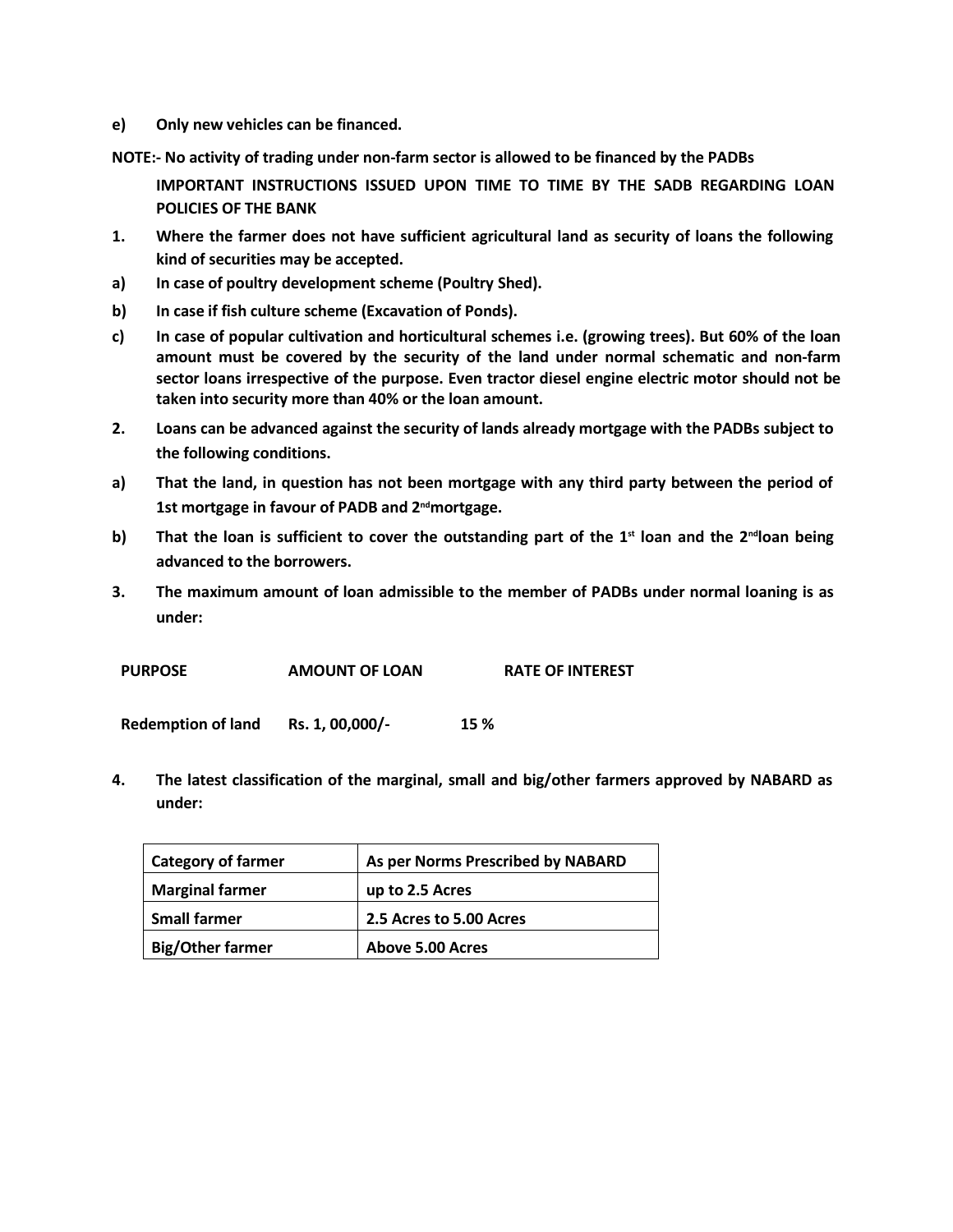- 5. The disbursement of the loan case must be made within 15 days from the date of receipt of the **loan case in PADB. Provided further that in order to ensure quick sanction of loans to the women beneficiaries, it has been decided to dispose off the loan applications of women within 7 days from the date of its receipt in the PADBs.**
- 6. The cost of tractor diesel engine and electric motor can also be taken into security of loan upto **40%.**
- 7. No borrower should be given subsequent loan by the PADB if he is defaulter at the time of **submitting a loan application for fresh loan.**
- **8. When a tractor loan is raised by more than one person through separate cases, the tractor cannot be pledged as security. The reason is that in such cases more than one mortgage deed is** executed. Each execution has only a part of the share in the tractor. So, he can only pledge that **part of share. That is not feasible. In case such kind of borrower becomes a defaulter we cannot** realize the loan by sale of only a share of tractor. The other partner can stand in the way as the **tractor is indivisible.**
- **9. The joint case by two different persons holding land in two khewats should not be entertained. Because in such cases the mortgage deed would become illegal and would not be enforceable in court of law. Such farmers may be advised to apply loan through separate loan cases.**
- **10. (a) The various schemes and their repayment periods/grace period shall be in accordance with letter no. SADB/9386 dated 14/09/2006. Further the repayment period under the various schemes would be as approved by NABARD from time to time.**

| <b>Loan Amount</b>                                    | Rate (%)                                                        |  |
|-------------------------------------------------------|-----------------------------------------------------------------|--|
| Upto Rs. 50,000/-                                     |                                                                 |  |
| Above Rs. 50,001/-                                    | Rate of interest is charged from<br>the borrowers as decided by |  |
| <b>Commercial Dairy</b><br>(10 or more milch animals) | State Bank / H.O from time to<br>time.                          |  |
| <b>Penal Interest</b>                                 | 2%                                                              |  |

**(b) The rate of interest on the amount of Loan, from the ultimate borrower is as under:**

- **11. Under normal Loaning only loan for redemption of land is advanced by the PADB.**
- **12. 60% of the loan amount in all the purposes must be covered by the security of lands.**
- **13. In the non-farm sector, the repayment period is linked with the amount of loan i.e. upto Rs 50000/- the repayment period is five years and above Rs 50000/- but upto Rs 200000/- the repayment period is seven years. The repayment period above Rs 200000/- is ten years. But the repayment period in case of SRTO scheme would be five years irrespective of the amount of**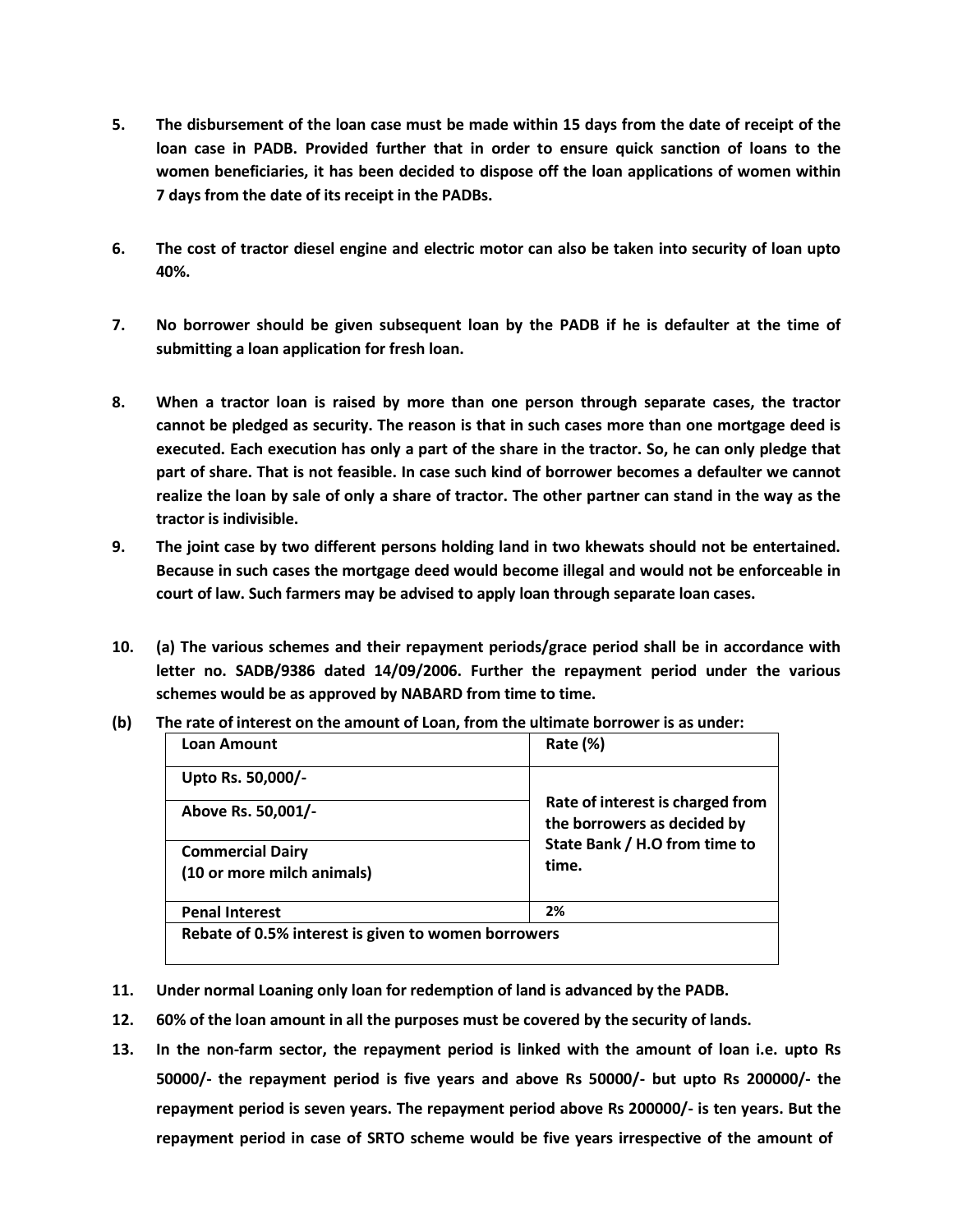**loan raised by the loanees. In SRTO scheme the Margin money would be 15% irrespective of loan amount. The share money shall be considered towards down-payment.**

- **14. In order to minimize the harassment to the loanee at the hands of the firms/dealer the cheques in the favour of the firms/dealers shall be delivered to the firm /dealer through the loanee concerned himself.**
- **15. The farmers are at liberty to purchase the agricultural machinery and agricultural implements from source of their own choice, with credit facilities of the PADBs. However the machinery implements should be of ISI quality mark. The payment should be made to the supplier identified by the farmers.**
- **16. The disbursement of loan should be made only through account payees cheques.**
- **17. The system of approval of the firm by the committee / administrator / supervisory officer of the PADB has been abolished. However the manager shall ensure the utilization of loans.**
- 18. At the time of recovery of last installment of loan the share money deposited by the farmer at **the time of raising the loan, should be adjusted out of the "Share transfer fund".**
- **19. We should not permit the applications for membership for grant of loan to be made through agents holding power of attorney if even such power of attorney specifically grants such power. We should not accept affidavits given through agents. We should not make disbursement to our members through agents. We should recognize the right of an agent to execute the mortgage deed in favour of primary bank only if the power of attorney held by him specifically authorizes him to execute the mortgage deed.**
- **20. The PADB must issue pass books to the farmers and all entries pertaining to the advancement of loan and recovery of loan should be made there in.**
- **21. The loan for tractor implements any kind of agricultural machinery shall be disbursed unless a letter from the supplier/ dealer/ firm is secured and attached to the case to the fact that the supplier/dealer/firm is ready, willing and in the position to deliver the tractor etc. immediately on disbursement, so as to make prompt and assured delivery to the farmers.**
- **22. In the event of bifurcation of the PADB, loan to member of the bifurcation bank should be continued to be given by the parent bank till the completion of the bifurcation work.**
- **23. Comprehensibly insurance in respect of loan for tractor / agricultural machinery / all cattle and animals / birds be made continuously year by year till the recovery of the total sums disbursed for the said purposes.**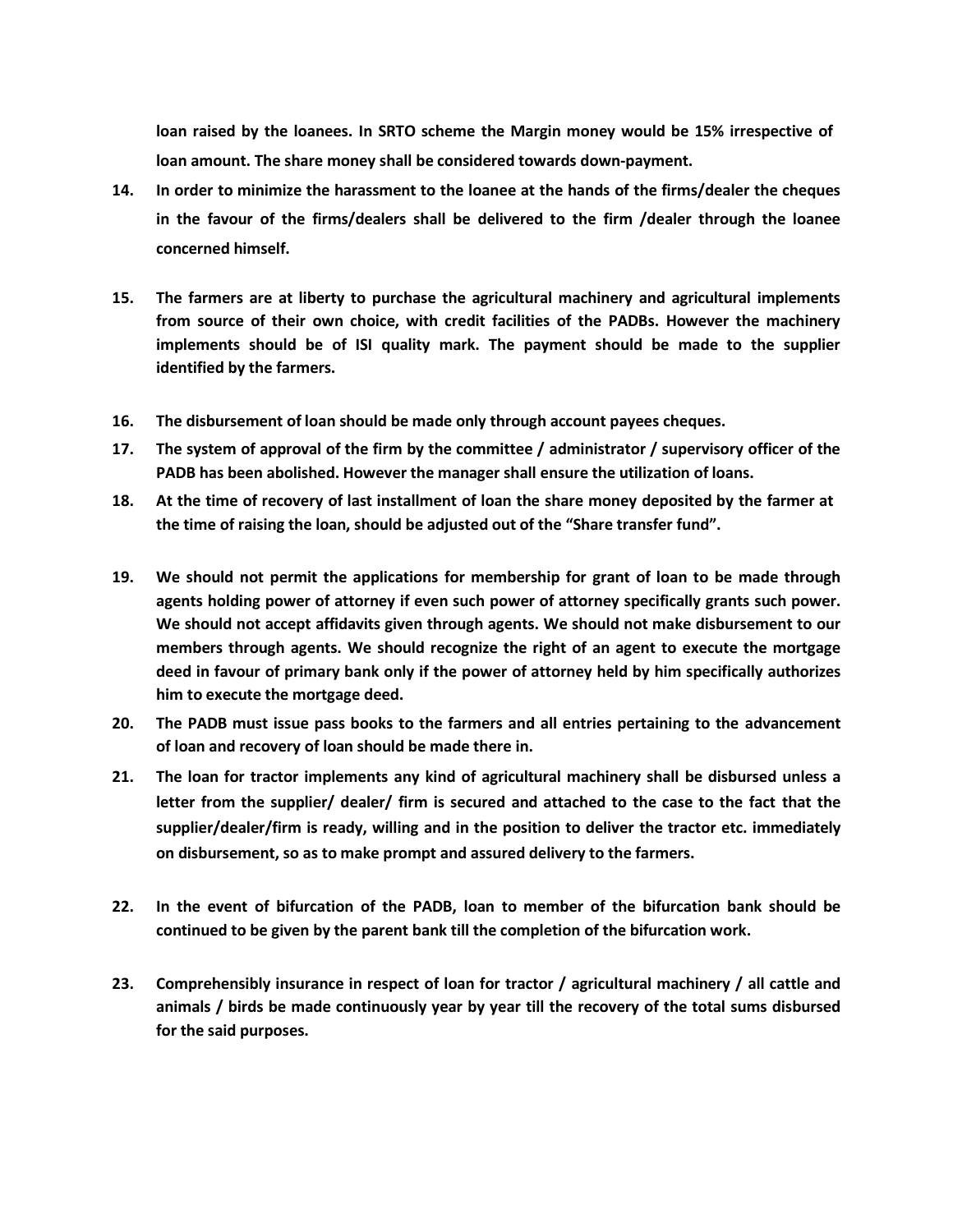- 24. The down payment for the tractor is 15% of the cost of the tractor and down payment for the **agricultural implements shall be 10% of the cost of the agricultural implements in both the cases share money is also to be considered towards the down payment.**
- **25. The tractor should be registeredin the name of the borrower and the name of the bank advancing the loan must be included in the Registration Certificate as ''hypotheca to the bank'' and with full insurance coverage etc.**
- 26. The loan for cattle shed and godown is to be disbursed in two installments. The first installment **would be 60% of the loan sanctioned and the second installment should be 40% of the loan sanctioned.**
- **27. Loan installment for tractor loan be recovered half yearly instead of yearly.**
- **28. However the farmer be considered defaulter only if he does not repay the loan installment during the year per the provision of mortgage deed.**
- 29. The liability of the applicant in a single loan application applied by more than one person shall **be joint and several as in the case of cooperative society.**
- **30. In case the farmer does not have unencumbered agricultural land to offer as security of loan then he can offer the security of third party, but the agricultural land offered as security must fall within the area of operation of the PADB.**
- **31. The Manager & concerned Assistant General Manager would fix the unit cost in accordance with the purpose of loan, in view of the scope for its utilization, incremental income, the repayment period, recovery of loan as well as marketing avenues available in the area of the operation of the concerned PADBs as per letter no. SADB/Dev./2064, Dated 21 May, 2011.**
- **32. The Manager of the bank would ensure the checking of the entry of the Rapat/ Mutation regarding the hypotheca in the revenue record at least once after every two years and such report should be attached in the concerned loan case as per letter no. SADB/33-G/Loan/5513 dated 29/06/2009.**
- **33. Minimum one acre of agricultural land should be taken as security of loan in the PADB of Ferozepur division except Moga district.**
- **34. As per SADB letter no. 110/Deb/2324 dated 11-05-2006, the bond cases/pronote should contain the certificate indicating that the mortgage deeds claimed in the bonds are fresh loans and also certified regarding asset creation in respect of fresh loans/mortgage deeds the mortgage deeds included in the bond case.**
- **35. All bond cases/pronotes would be sent to SADB for reimbursement by the PADBs through the Assistant General Manager. The concerned Assistant General Manager would furnish certificate indicating that the mortgage deeds/ loan cases are in accordance with the loan policy of the bank and proper appraisal regarding sufficient security to recover the loan has been examined by him.**
- **36. Finally, all Bond Cases/Pronotes sent to SADB for reimbursement by the PADBs should have following documents attached.**